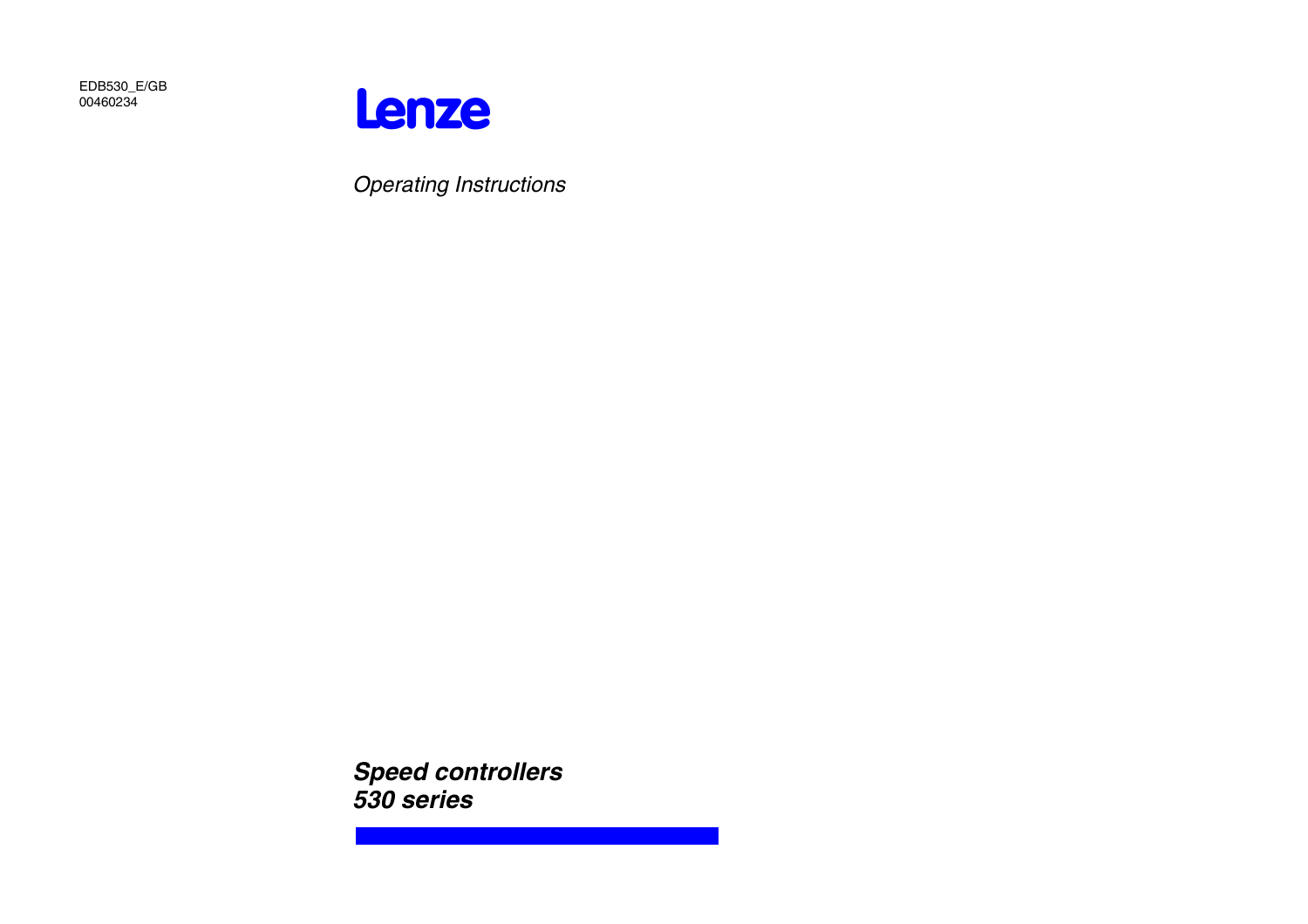These operating instructions are valid for controllers with the nameplate designation



Edition of: 05/1996

revised: 12/2002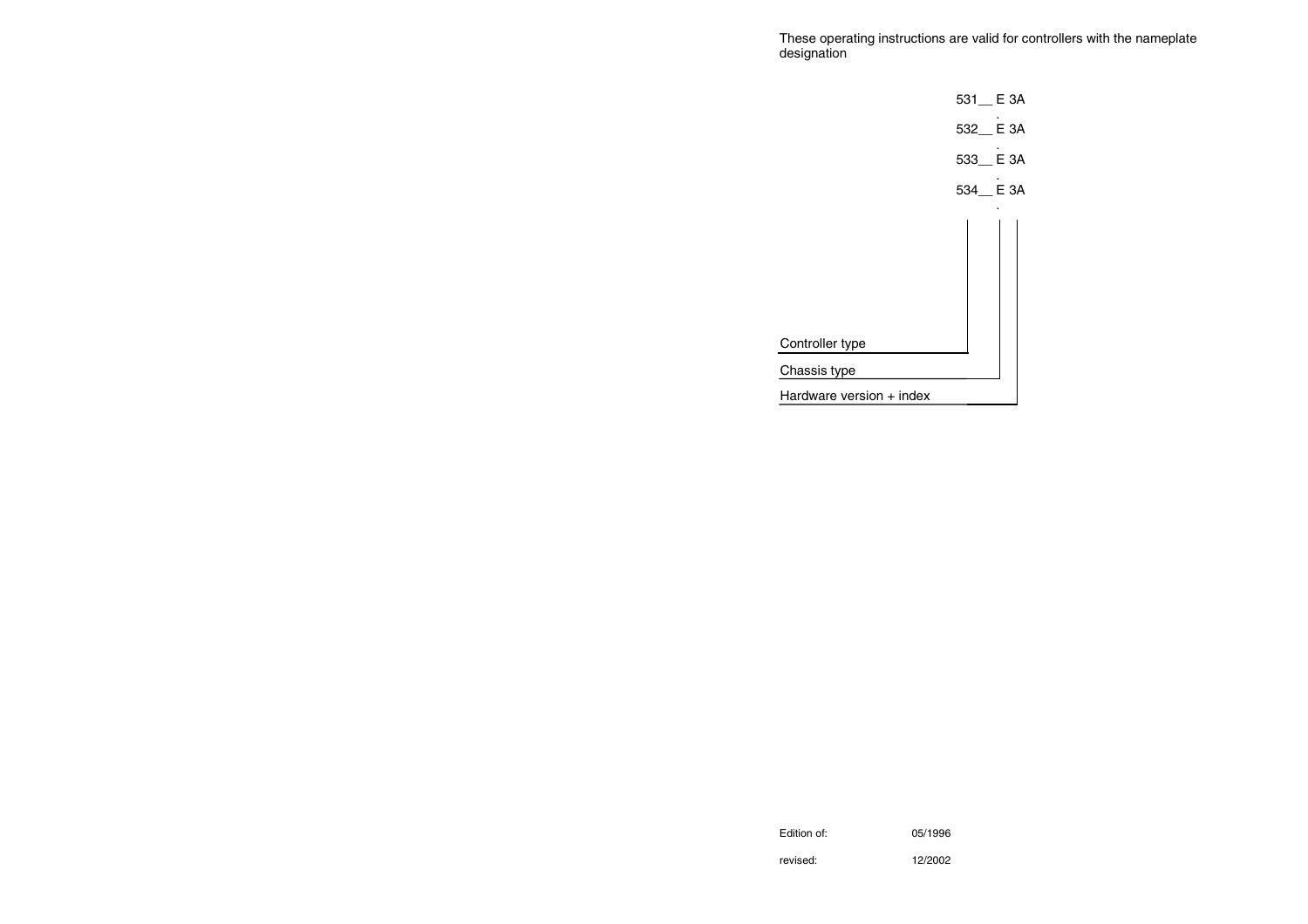# **How to use this manual ...**

To locate information on specific topics, simply refer to the table of contents at the beginning and to the index at the end of this manual.

The manual uses a series of different symbols to provide quick reference and to highlight important items.

This symbol refers to items of information intended to facilitate operation.

Notes which should be observed to avoid possible damage to or destruction of equipment.

Notes which should be observed to avoid health risks to the operating personnel.





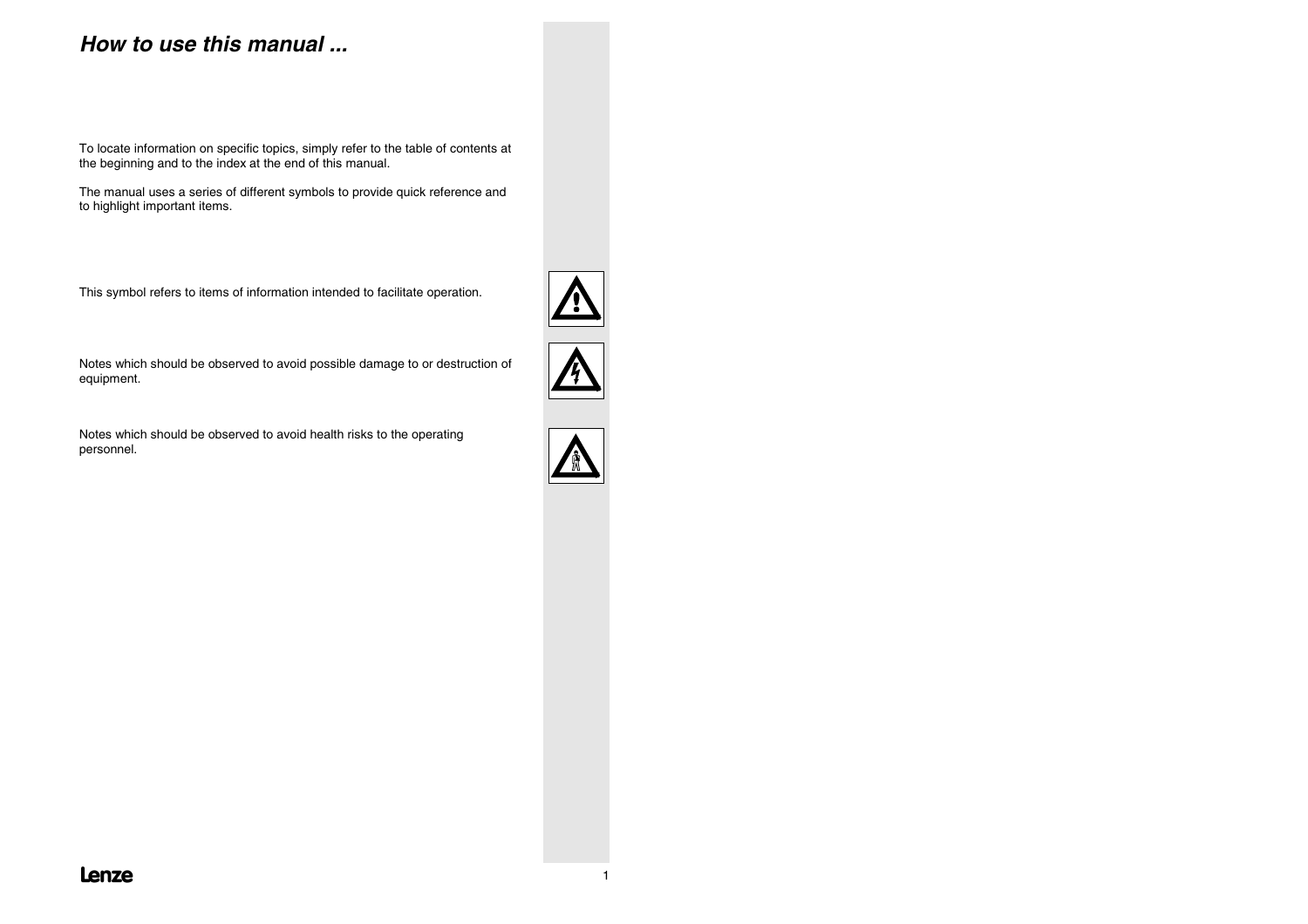

## **Safety and application notes for drive controllers**

(according to: Low Voltage Directive 73/23/EWG)

#### **1. General**

During operation, drive controllers may have, according to their type of protection, live, bare, in some cases also movable or rotating parts as well as hot surfaces.

Unauthorized removal of the required cover, inappropriate use, incorrect installation or operation, creates the risk of severe personal injury or damage to material assets.

Further information can be obtained from the documentation.

All operations concerning transport, installation, and commissioning as well as maintenance must be carried out **by qualified, skilled personnel** (IEC 364 and CENELEC HD 384 or DIN VDE 0100 and IEC report 664 or DIN VDE 0110 and national regulations for the prevention of accidents must be observed).

Qualified skilled personnel according to this basic safety information are persons who are familiar with the erection, assembly, commissiong, and operation of the product and who have the qualifications necessary for their occupation.

#### **2. Application as directed**

Drive controllers are components which are designed for installation into electrical systems or machinery.

When installing into machines, commissioning of the drive controllers (i.e. the starting of operation as directed) is prohibited until it is proven that the machine corresponds to the regulations of the EC directive 89/392/EWG (Machinery Directive); EN 60204 must be observed.

Commissioning (i.e. starting of operation as directed) is only allowed when there is compliance with the EMC Directive (89/336/EWG).

The drive controllers meet the requirements of the Low Voltage Directive 73/23/EWG. The harmonized standards of the prEN 50178/ DIN VDE 0160 series together with EN 60439-1/DIN VDE 0660 part 500 and EN 60146/DIN VDE 0558 are applicable to drive controllers.

The technical data and information about the connection conditions must beobtained from the nameplate and must be observed in all cases.

#### **3. Transport, storage**

Notes for transport, storage and appropriate handling must be observed.

Climatic conditions must be observed according to prEN 50178.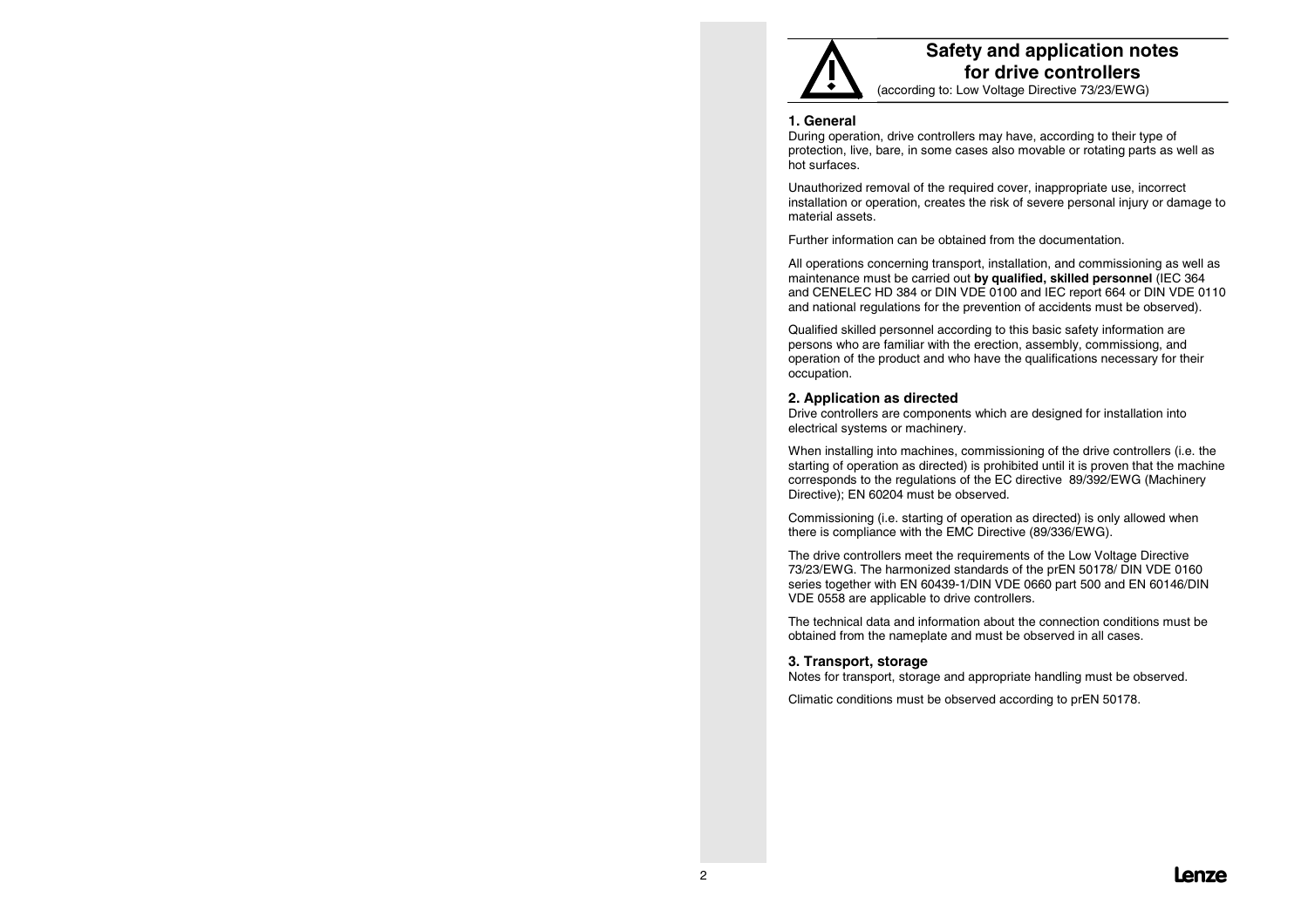#### **4. Erection**

The devices must erected and cooled according to the regulations of the corresponding documentation.

The drive controllers must be protected from inappropriate loads. Particularly during transport and handling, components must not be bent and/or insulation distances must not be modified. Touching of electronic components and contacts must be avoided.

Drive controllers contain electrostatically sensitive components which can easily be damaged by inappropriate handling. Electrical components must not be damaged or destroyed mechanically (health risks are possible!).

#### **5. Electrical connection**

When working on live drive controllers the valid national regulations for the prevention of accidents (e.g. VBG 4) must be observed.

The electrical installation must be carried out according to the appropriate regulations (e.g. cable cross-sections, fuses, PE connection). More detained information is included in the documentation.

Notes concerning the installation in compliance with EMC - like screening, grounding, arrangement of filters and laying of cables - are included in the documentation of the drive controllers. These notes must also be observed inall cases for drive controllers with the CE mark. The compliance with the required limit values demanded by the EMC legislation is the responsibility of the manufacturer of the system or machine.

#### **6. Operation**

Systems where drive controllers are installed must be equipped, if necessary, with additional monitoring and protective devices according to the valid safety regulations, e.g. law on technical tools, regulations for the prevention of accidents, etc. Modifications of the drive controllers and the operating software are prohibited.

After disconnecting the drive controllers from the supply voltage live parts of the controller and power connections must not be touched immediately because of possibly charged capacitors. For this, observe the corresponding labels on the drive controllers.

During operation, all covers and doors must be closed.

#### **7. Maintenance and servicing**

The manufacturer´s documentation must be observed.

#### **This safety information must be preserved!**

**The product specific safety and application notes in these operating instructions must also be observed!**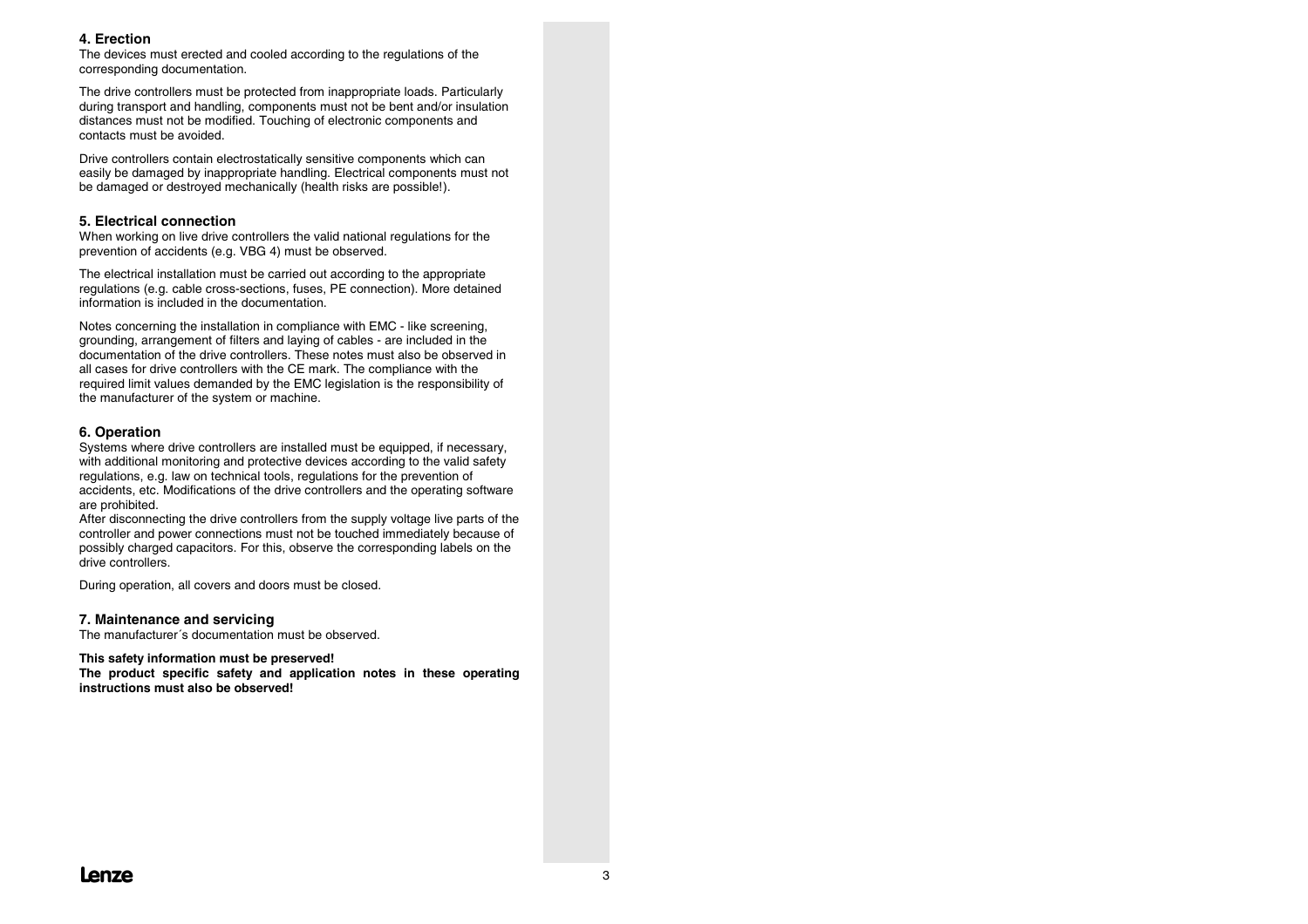# **Contents**

| 1                 |                                     | Features of the 530 series of controllers                                                                                                                                    | 5                                       |
|-------------------|-------------------------------------|------------------------------------------------------------------------------------------------------------------------------------------------------------------------------|-----------------------------------------|
| $\mathbf{2}$<br>3 | 2.1<br>2.2<br>2.4                   | <b>Technical data</b><br>Controller-specific data<br>Dimensions<br>2.3 Scope of supply<br>Application as directed<br><b>Accessories</b>                                      | 6<br>6<br>$\overline{7}$<br>8<br>8<br>9 |
| 4                 |                                     | Installation                                                                                                                                                                 | 13                                      |
|                   | 4.1<br>4.2<br>4.3<br>4.4<br>4.5     | Installation<br>Connection<br>Installation corresponding to EMC<br>4.2.1<br>4.2.2 CE-typical drive system<br>Connecting voltage<br>Replacing the fuses<br>Connection diagram | 13<br>13<br>16<br>17<br>20<br>21<br>22  |
| 5                 | <b>Setting</b><br>5.1<br>5.2<br>5.3 | Selection of the current range for type 534<br>Setting the current limit<br>Speed setting                                                                                    | 24<br>24<br>25<br>25                    |
| 6                 | 6.1<br>6.2<br>6.3                   | <b>Operating modes</b><br>Switching operation<br>6.1.1 Controller enable<br>6.1.2 Controller inhibit<br>Electrodynamic braking<br>Reversing                                  | 27<br>27<br>27<br>27<br>28<br>30        |
|                   | Index                               |                                                                                                                                                                              | 31                                      |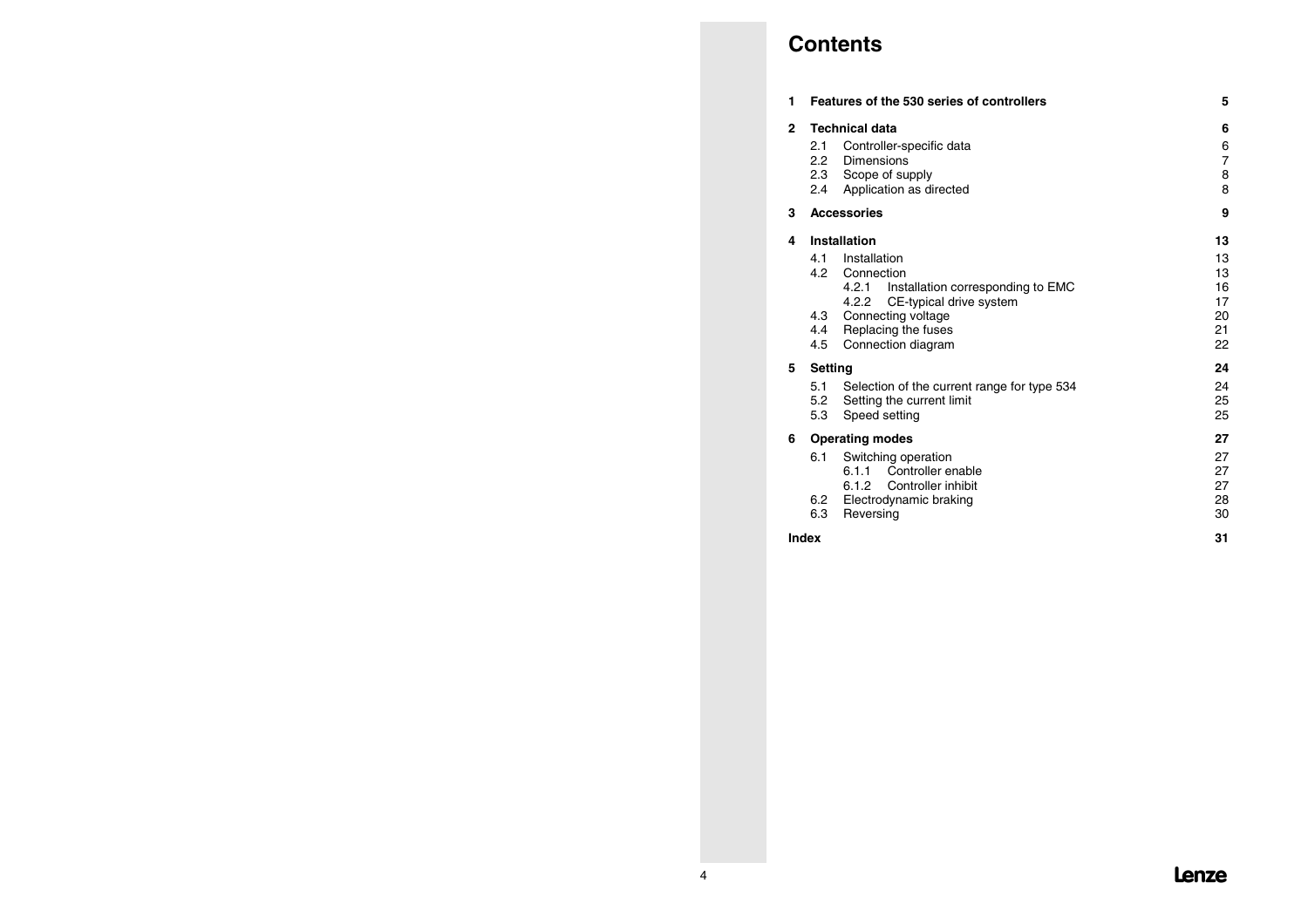## **1 Features of the 530 series of controllers**

The 530 series of controllers series comprises 4 half-controlled single-quadrant controllers with output powers from 0.36 kW to 2 kW for the operation of DC shunt or permanent magnet motors.

- Compact single-board controllers for space-saving installation on a mounting plate or DIN rail 35 x 7.5 mm
- Easy connection through screwless, vibration-proof plug and socket connectors
- Protective cover prevents accidental contact of live components
- Operation with tacho or armature voltage feedback with "I x R compensation"
- Operational integrity even under mains voltage fluctuations and short-term mains failure because of static and dynamic voltage monitoring
- Interference immunity from bad mains wave-form because of synchronizing filter and channel separation of the firing pulses
- Compliance with the EC directive for the design of a CE-conform drive system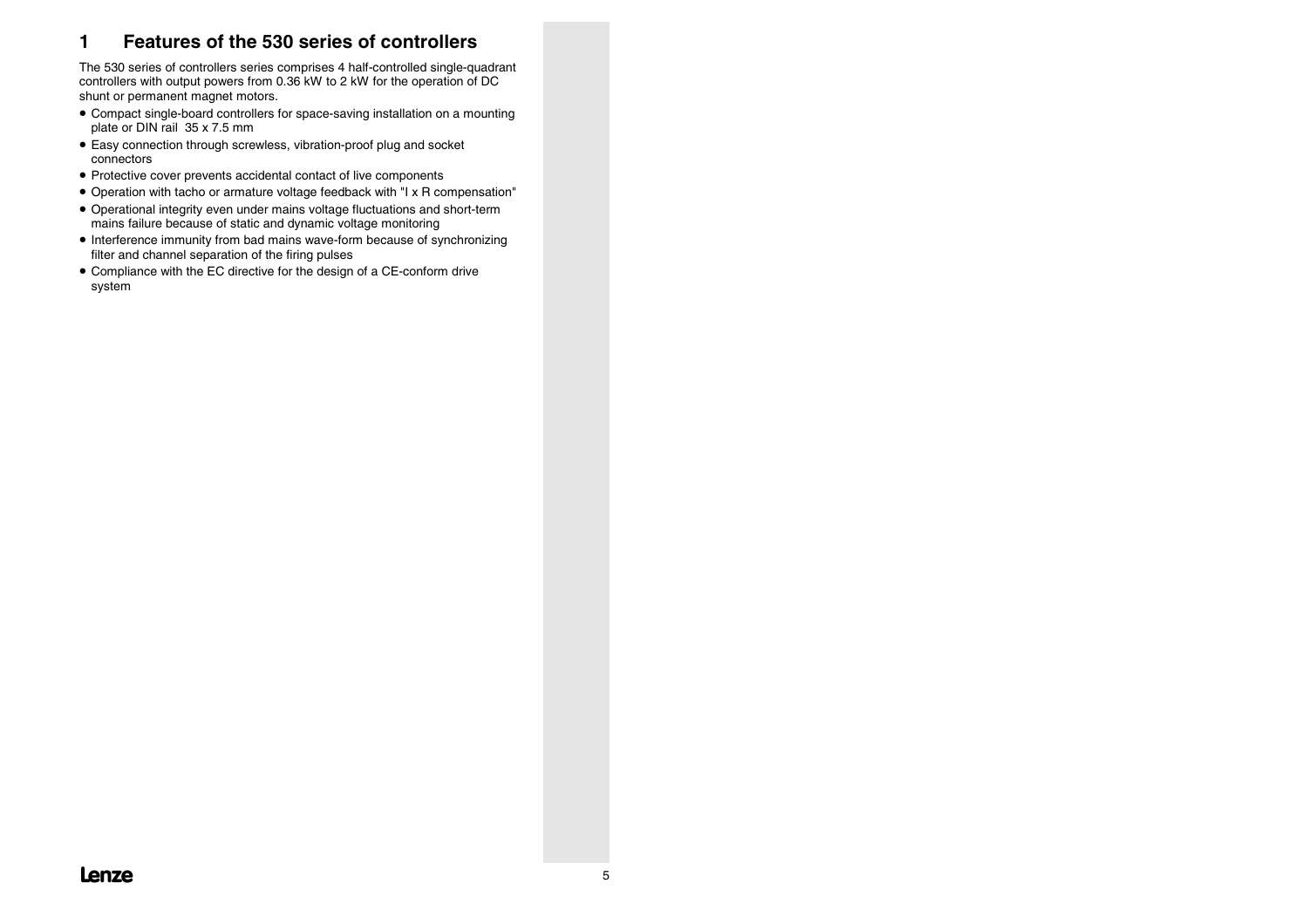# **2 Technical data**

## **2.1 Controller-specific data**

| Controller                        |                             | 531<br>533<br>534<br>532                |                           |                               |            |              |  |  |  |  |
|-----------------------------------|-----------------------------|-----------------------------------------|---------------------------|-------------------------------|------------|--------------|--|--|--|--|
| Output power                      | $P_{el}$ [W]                | 360                                     | 720                       | 1360                          | 2040       |              |  |  |  |  |
| Mains frequency                   | $f$ [Hz]                    |                                         |                           | 5060                          |            |              |  |  |  |  |
| Mains voltage                     | $U_{L1, N}$                 | 190265                                  |                           |                               |            |              |  |  |  |  |
|                                   | [V]                         |                                         | (100132 with solder link) |                               |            |              |  |  |  |  |
| Armature current                  | <b>IAmax</b> [A]            |                                         | $\overline{2}$            | 4                             | 8          | 12           |  |  |  |  |
| (can be changed<br>for 534)       |                             |                                         |                           |                               |            |              |  |  |  |  |
| Armature voltage                  | V <sub>A</sub> [V]          |                                         | 180                       | 180                           | 180        | 170          |  |  |  |  |
| for $V_{L1, N} = 230 V$           |                             |                                         |                           |                               |            |              |  |  |  |  |
| Field voltage                     | $V_F[V]$                    |                                         |                           | $\overline{0.9}$ x $U_{L1,N}$ |            |              |  |  |  |  |
| Max. field current                | $I_{Fmax}$ [A]              |                                         | 0.3                       | 0.6                           |            | 1.5          |  |  |  |  |
| Perm. form factor                 | F <sub>Fmax</sub>           |                                         | 1.4                       | 1.4                           | 1.6        | 1.2          |  |  |  |  |
| $I \cdot R$                       | $R_A[\Omega]$               |                                         | 020                       | 010                           | 05         | 02.5         |  |  |  |  |
| compensation                      |                             |                                         |                           |                               |            |              |  |  |  |  |
| Rated master                      | V <sub>LN</sub> [V]         |                                         |                           | 10                            |            |              |  |  |  |  |
| voltagae                          |                             |                                         |                           |                               |            |              |  |  |  |  |
| Rated tacho<br>voltage            | V <sub>TN</sub> [V]         |                                         |                           | 10120                         |            |              |  |  |  |  |
| Acceleration time                 | $T_i$ [s]                   |                                         |                           | 110                           |            |              |  |  |  |  |
| Min. speed                        | $n_{min}$ [ $n_{N}$ ]       |                                         |                           | 00.25                         |            |              |  |  |  |  |
| Max. speed                        | $n_{max}$ [n <sub>N</sub> ] |                                         |                           | 0.751                         |            |              |  |  |  |  |
| Ambient                           | $T_a$ [°C]                  |                                         |                           | 045                           |            |              |  |  |  |  |
| temperature                       |                             |                                         |                           |                               |            |              |  |  |  |  |
| during operation                  |                             |                                         |                           |                               |            |              |  |  |  |  |
| Set-value pot.                    |                             | $10k\Omega/1W$ lin                      |                           |                               |            |              |  |  |  |  |
| type                              |                             |                                         |                           | ER00322194                    |            |              |  |  |  |  |
| Fuse                              |                             |                                         | FF6.3 / 250V              | FF8 / 250V                    |            | FF20 / 250 V |  |  |  |  |
| type                              |                             | EFSFF0080A<br>EFSFF0063ASA<br><b>SA</b> |                           |                               | EFSFF0200A | <b>SB</b>    |  |  |  |  |
| Weight                            | m [kg]                      | 1.2<br>0.4                              |                           |                               |            |              |  |  |  |  |
| Chassis type E                    |                             | 33.531 E                                | 33.532 E                  | 33.533 E                      |            | 33.534 E     |  |  |  |  |
| Operating<br>instructions<br>type |                             | EDB0530/D/GB                            |                           |                               |            |              |  |  |  |  |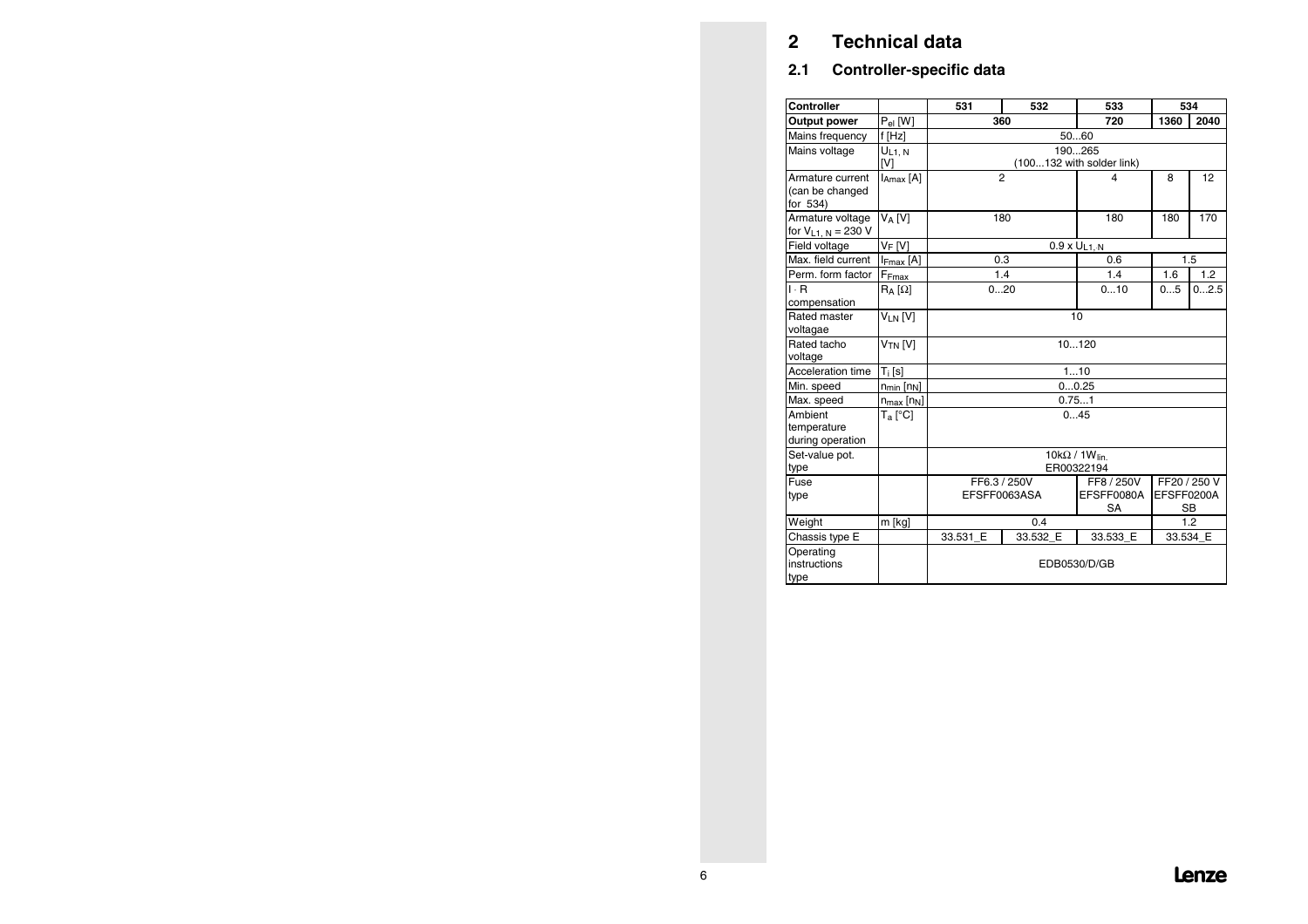



<sup>2)</sup> Jumper "BR3" (n<sub>max</sub> setting)

| 'vne        | mm | mm | mm | mm' |
|-------------|----|----|----|-----|
| $-0.7$<br>. | ں  | 60 | 50 | 00  |

**Types 532 and 533 Type 534**



1) Jumper "BR1", "BR2" (change 230 V / 120 V)

<sup>2)</sup> Jumper "BR3" (n<sub>max</sub> setting)

| Type     |     |     |    |      |     |     | . a [mm]   b [mm]   c [mm]   d [mm]   e [mm]   f [mm]   g [mm]   h [mm]   Ø [mm] ' |
|----------|-----|-----|----|------|-----|-----|------------------------------------------------------------------------------------|
| 532, 532 | 120 | 109 | 95 | 22.5 | 45  | 127 | 4.5                                                                                |
| 534      | 120 | 109 | 95 | 88   | 100 | 150 | 4.5                                                                                |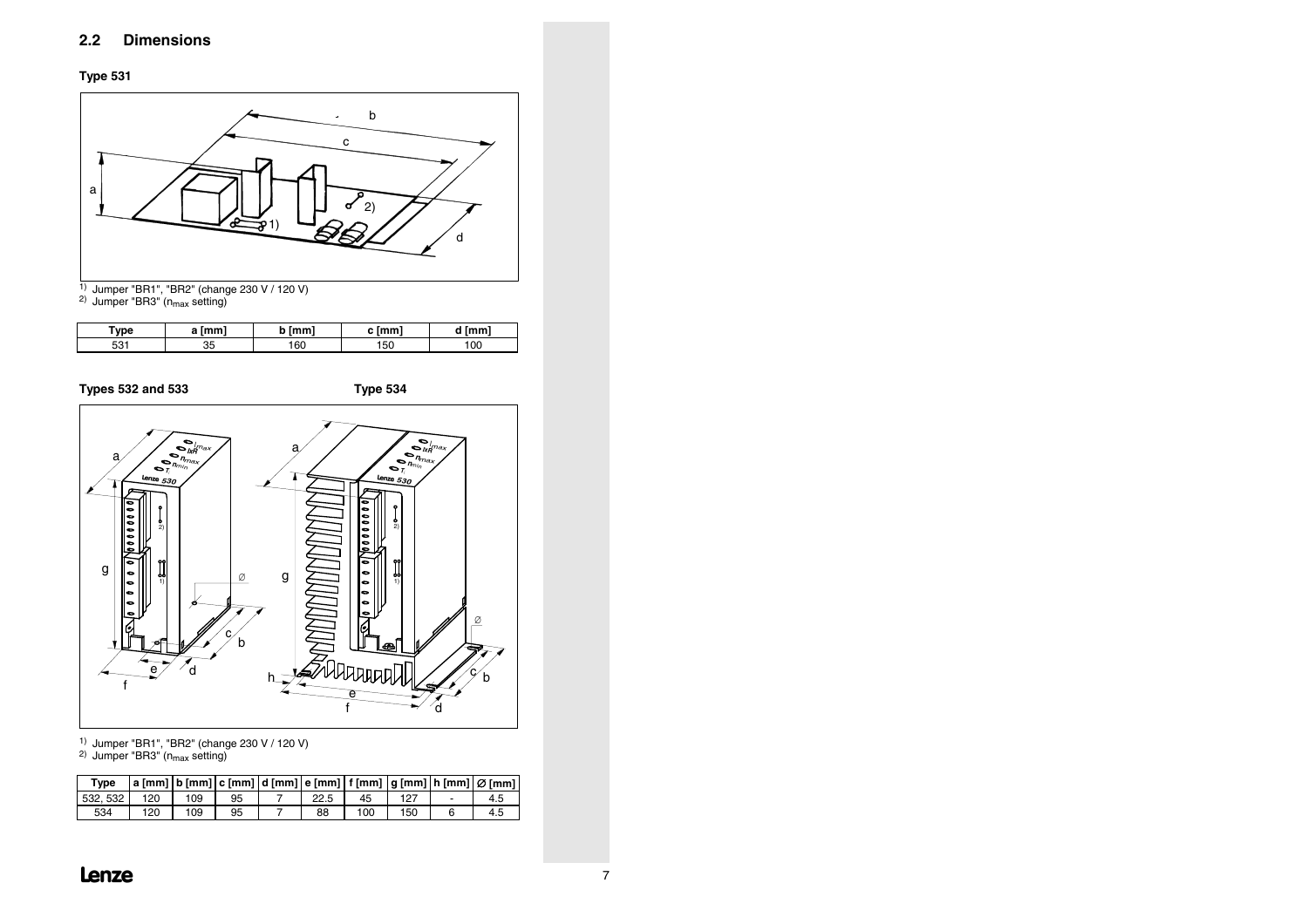### **2.3 Scope of supply**

The scope of supply includes:

- the controller 53x\_E
- the operating instructions
- $\bullet$  the set-value potentiometer 10 k $\Omega$
- plug-in terminals

### **2.4 Application as directed**

- The controllers of the types 53x are electrical equipment for installation into control cabinets of electrical systems or machinery.
- The controllers of the types 53x are designed as components for the control of speed-variable drives with separately-excited DC motors or for the assembly with other components to form a machine or system.
- Drive systems with drive controllers 53x which are installed according to the definition of a CE-typical drive system (see chapter 4.2.2), correspond to the EC EMC Directive and the standards mentioned below.CE-typical drive systems are
	- suitable for the operation on public and non-public mains and
	- provided for industrial applications.
- Because of the ground potential reference of the RFI filters, the CE-typical drive system which is described is not suitable for the connection to IT mains (mains without ground potential reference).
- The drive controllers are not domestic appliances, but they are designed for drive systems for commercial use.
- The controllers of the types 53x themselves are not machines according to the EC Machinery Directive. The final function is only determined when integrated into the machine construction of the user.
- The user must consider measures in his machine construction which limit theconsequences in case of malfunction or failure of the drive controller (increase of the motor speed or sudden motor stop) so that hazards for persons or material assets cannot be caused, such as:
	- − further independent equipment for the monitoring of safety-relevant variables (speed, travel, end positions, etc.)
	- − electrical or non-electrical protective equipment (latching or mechanical blocking)
	- − measures covering the complete system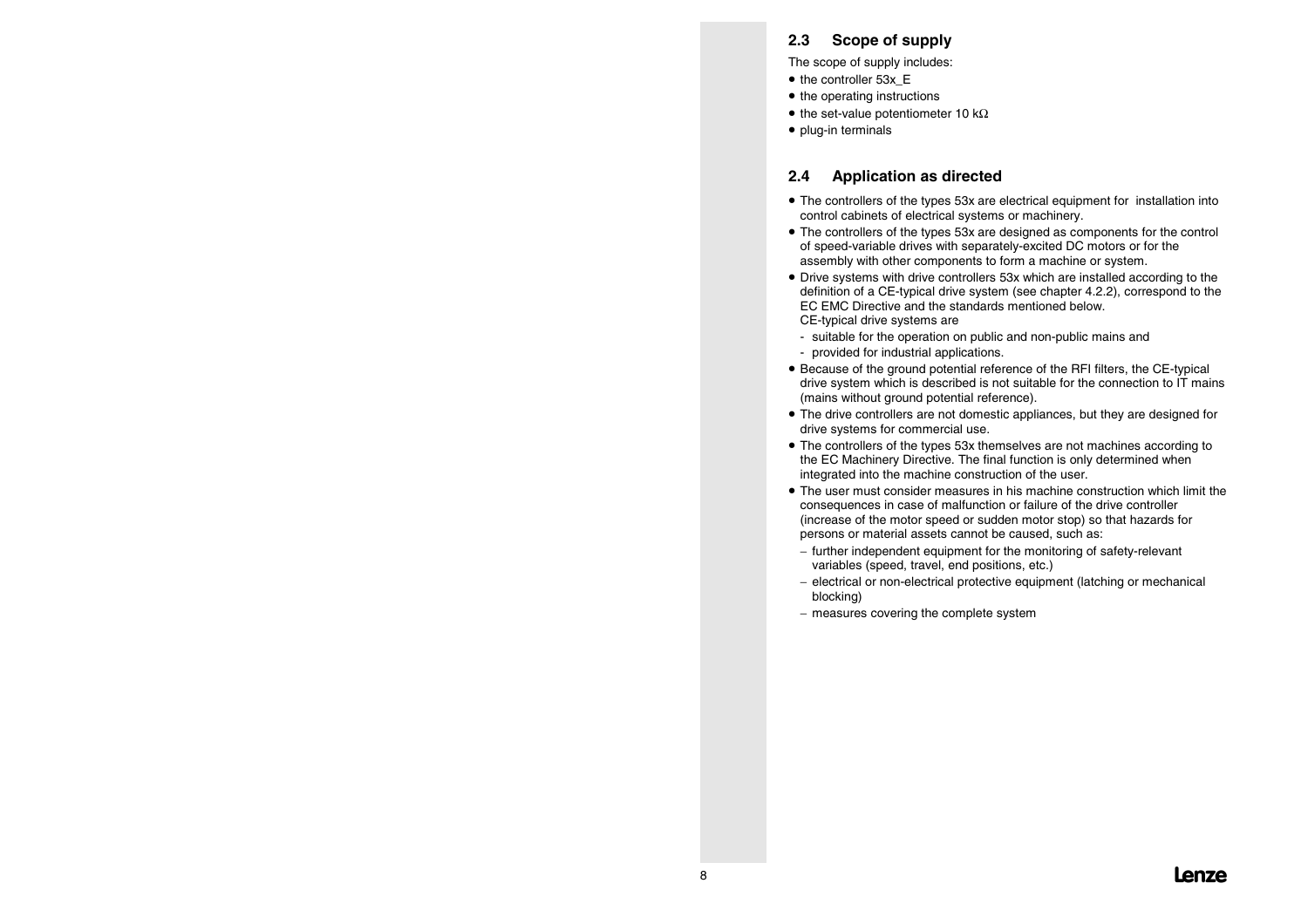## **3 Accessories**

| <b>Type</b>            | 531                             | 532           | 533                                 | 534            |  |  |  |
|------------------------|---------------------------------|---------------|-------------------------------------|----------------|--|--|--|
| Armature choke         |                                 |               | Suitable types depend on motor type |                |  |  |  |
| Mains choke            |                                 |               |                                     | 2.5 mH, 18 A   |  |  |  |
| Type                   |                                 | ELN1 0250H018 |                                     |                |  |  |  |
| <b>RFI</b> filter      |                                 |               |                                     |                |  |  |  |
| Type                   |                                 | EZF1 004A001  |                                     | EZF1 01812A001 |  |  |  |
| Spring kit for DIN     |                                 |               |                                     |                |  |  |  |
| rail 15 mm             |                                 |               |                                     |                |  |  |  |
| Type                   |                                 | EJ00329026    |                                     | EJ00329061     |  |  |  |
| Knob for pot.          |                                 |               |                                     |                |  |  |  |
| Type                   |                                 | ER00308273    |                                     |                |  |  |  |
| Scale for pot.         |                                 |               |                                     |                |  |  |  |
| Type                   |                                 |               | ER00308274                          |                |  |  |  |
| Support for plug-      |                                 |               |                                     |                |  |  |  |
| in boards              | EJ00304817                      |               |                                     |                |  |  |  |
| Type                   |                                 |               |                                     |                |  |  |  |
| Interference           |                                 |               |                                     |                |  |  |  |
| suppression<br>module  | EZ00341588                      |               |                                     |                |  |  |  |
|                        |                                 |               |                                     |                |  |  |  |
| Typ                    |                                 |               |                                     |                |  |  |  |
| Zinc-oxide<br>varistor | S20 K275<br>B32 K275<br>307 957 |               |                                     |                |  |  |  |
|                        |                                 |               |                                     | 308 935        |  |  |  |
| Type                   |                                 |               |                                     |                |  |  |  |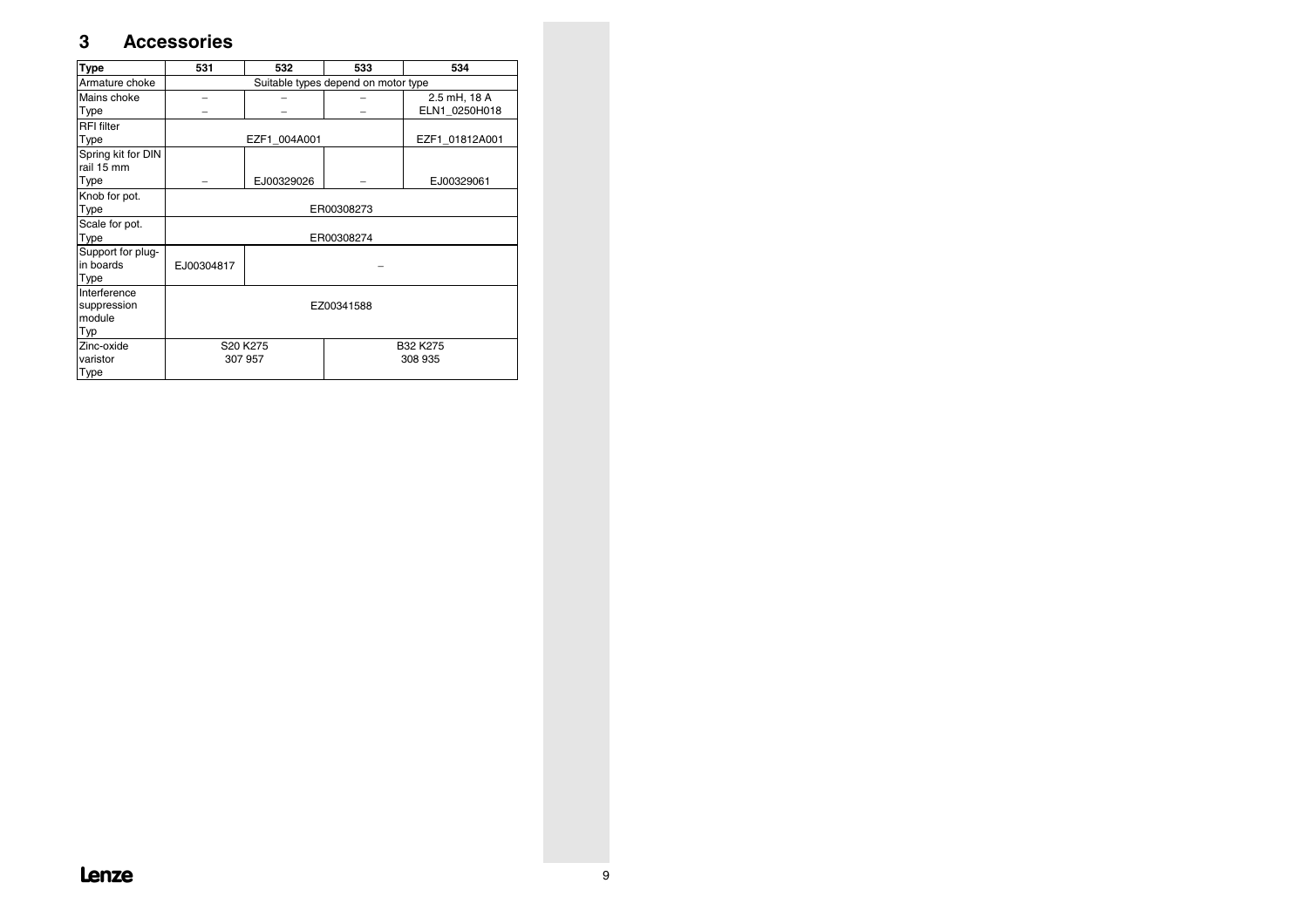**Mains choke**



| Mains choke for              |            |            | a  | c  |    | A  |    |    | m   | n | Weiahl |
|------------------------------|------------|------------|----|----|----|----|----|----|-----|---|--------|
| type 534                     | <b>ImH</b> | <b>TA1</b> |    |    |    |    |    |    |     |   |        |
|                              |            |            |    |    |    |    |    |    |     |   | [kg]   |
| ELN <sub>1</sub><br>0250H018 | 2.5        | 18         | 96 | 84 | 61 | 96 | 87 | 90 | 5.5 | 9 | 24     |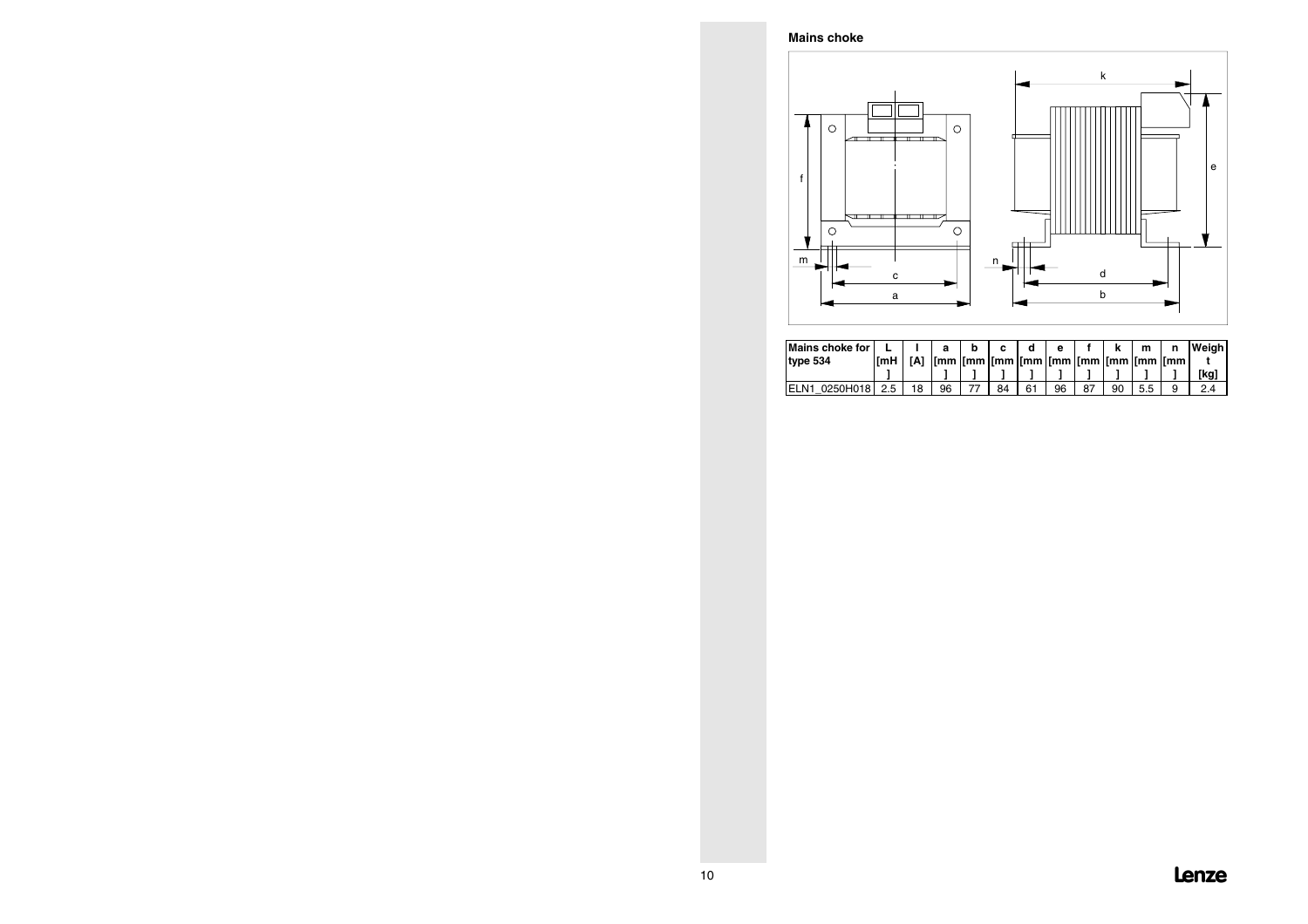**RFI filter (Vmax = 250 V ±0 %)**



| <b>Types</b> | <b>Filter</b><br>[Type] | Desi<br>qn | а    | b  | с  | d<br>[mm  [mm  [mm  [mm  [mm  [mm  [mm  [mm | е    |     |                | h                        | <b>Fixing</b> |
|--------------|-------------------------|------------|------|----|----|---------------------------------------------|------|-----|----------------|--------------------------|---------------|
| 3            | 53153 EZF1 004A001      | A          | 91.5 | 70 | 40 | 51                                          | 63.5 | 30  | 33             | 60.4                     | $2 \times M4$ |
| 534          | EZF1 018A001            | в          | 116  | 85 | 39 | 108                                         | 50.8 | 100 | $\overline{a}$ | $\overline{\phantom{0}}$ | $4 \times M6$ |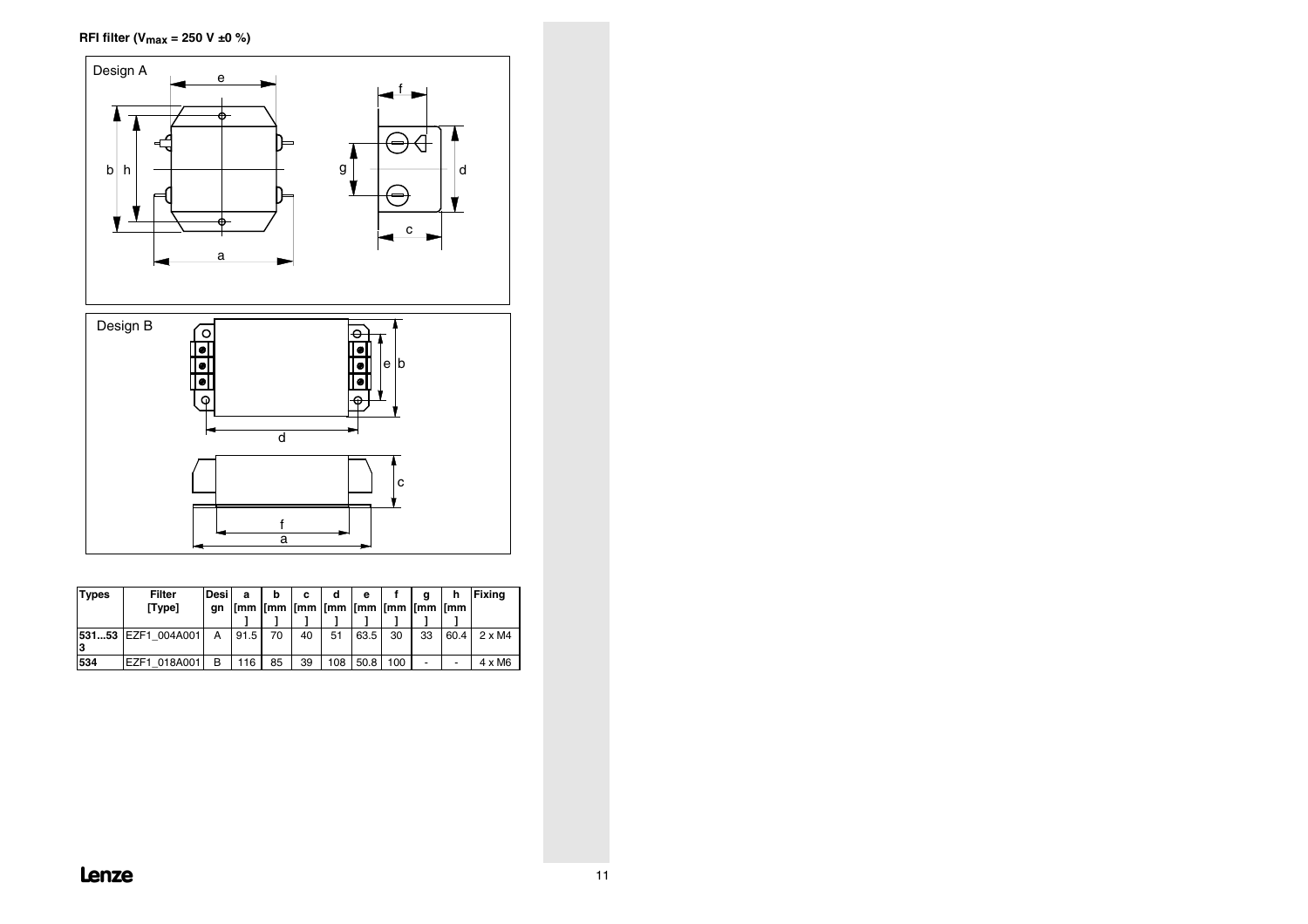#### **Armature choke**



| Armature choke |            |             | а   |     | c   |     | е   |     |     | m   | n  |
|----------------|------------|-------------|-----|-----|-----|-----|-----|-----|-----|-----|----|
|                | [mH]       |             |     |     |     |     |     |     |     |     |    |
| ELK 440H004    | 40         | 4.4         | 104 | 82  | 84  | 66  | 100 | 92  | 100 | 5.8 |    |
| ELK 500H002    | 50/15 2/10 |             | 120 | 100 | 90  | 84  | 107 | 103 | 115 | 5.8 |    |
| 400H010<br>ELA |            | 40/12 10/18 | 150 | 122 | 121 | 101 | 130 | 132 | 140 |     | 13 |

The suitable type of armature choke depends on the motor type.

## **Lenze**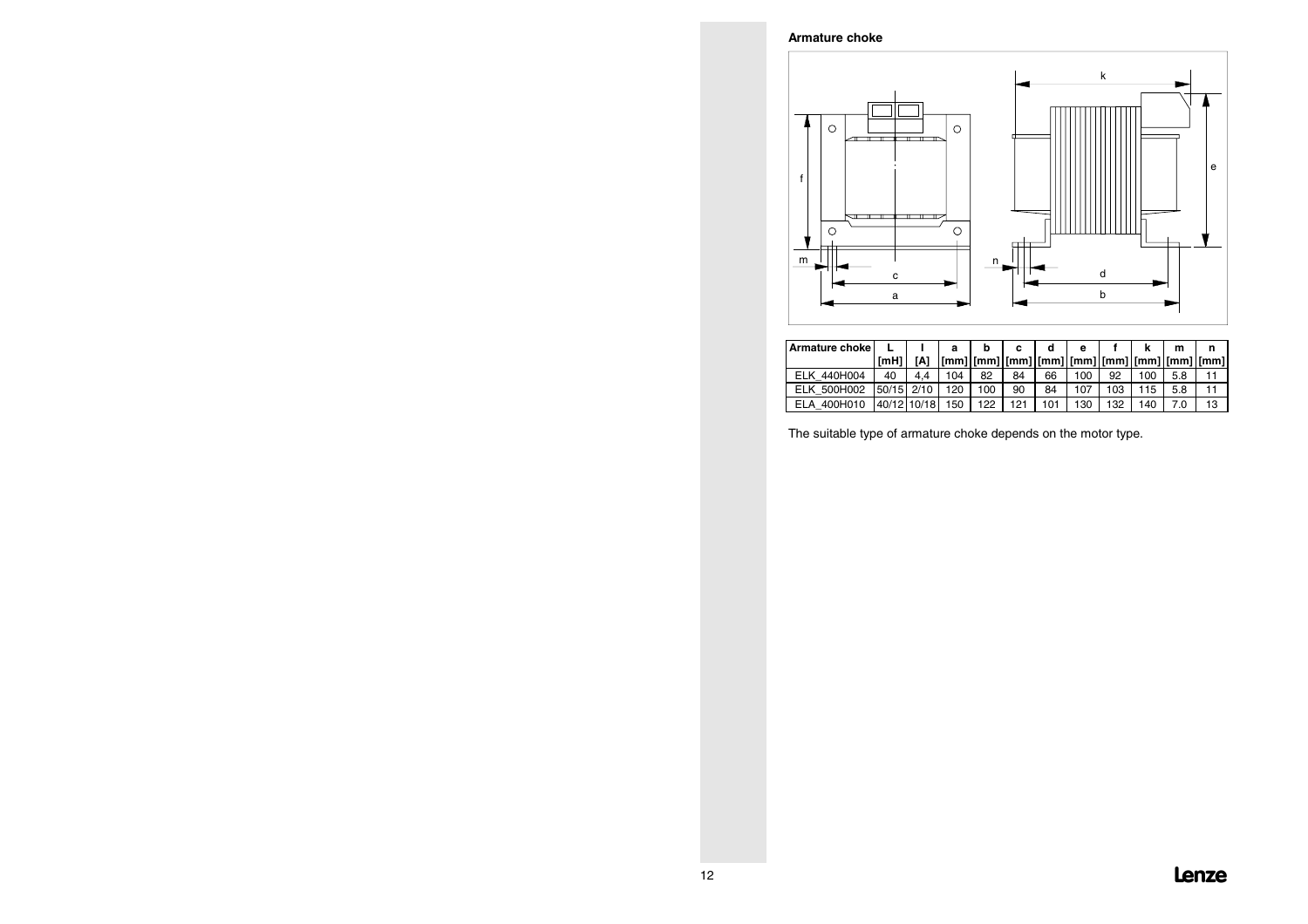## **4 Installation**

### **4.1 Installation**

The chassis-type controller is to be installed in a vertical position, with the terminals at the bottom, to ensure sufficient cooling and air circulation. The ambient temperature mut not exceed +45°C.

Unwanted voltages fed back from the controllers to the supply mains are reduced by the connection of mains chokes and RFI filters. The components allocated to type 53x are listed in chapter 3 "Accessories".

## **4.2 Connection**

- The controllers contain electrostatically sensitive components. Prior to assembly and servicing the personnel must be free of electrostatic charges. Discharging is possible by touching the PE fixing scew or another grounded metal part in the control cabinet.
- If you use residual current devices:
	- − The controllers have an internal mains rectifier. After a short-circuit toframe a DC fault current may prevent the tripping of the residual current device. Therefore, take additional measures like zeroing or use universal current e.l.c.b.
	- − Observe for the dimensioning of the release current of e.l.c.b. that capacitive compensating currents of the cable screens and RFI filters occuring during normal operation may cause false tripping.
	- − Note for the use of universal e.l.c.b.: The preliminary standard prEN50178 (in the past VDE0160) about the use of universal e.l.c.b. has been decided by the German committee K226. The final decision about the use in compliance with the standard is made by the CENELEC/CS (European Committee for Electrotechnical Standardization) in Brussels. Further information on the use of universal current e.l.c.b. can be obtained from the supplier.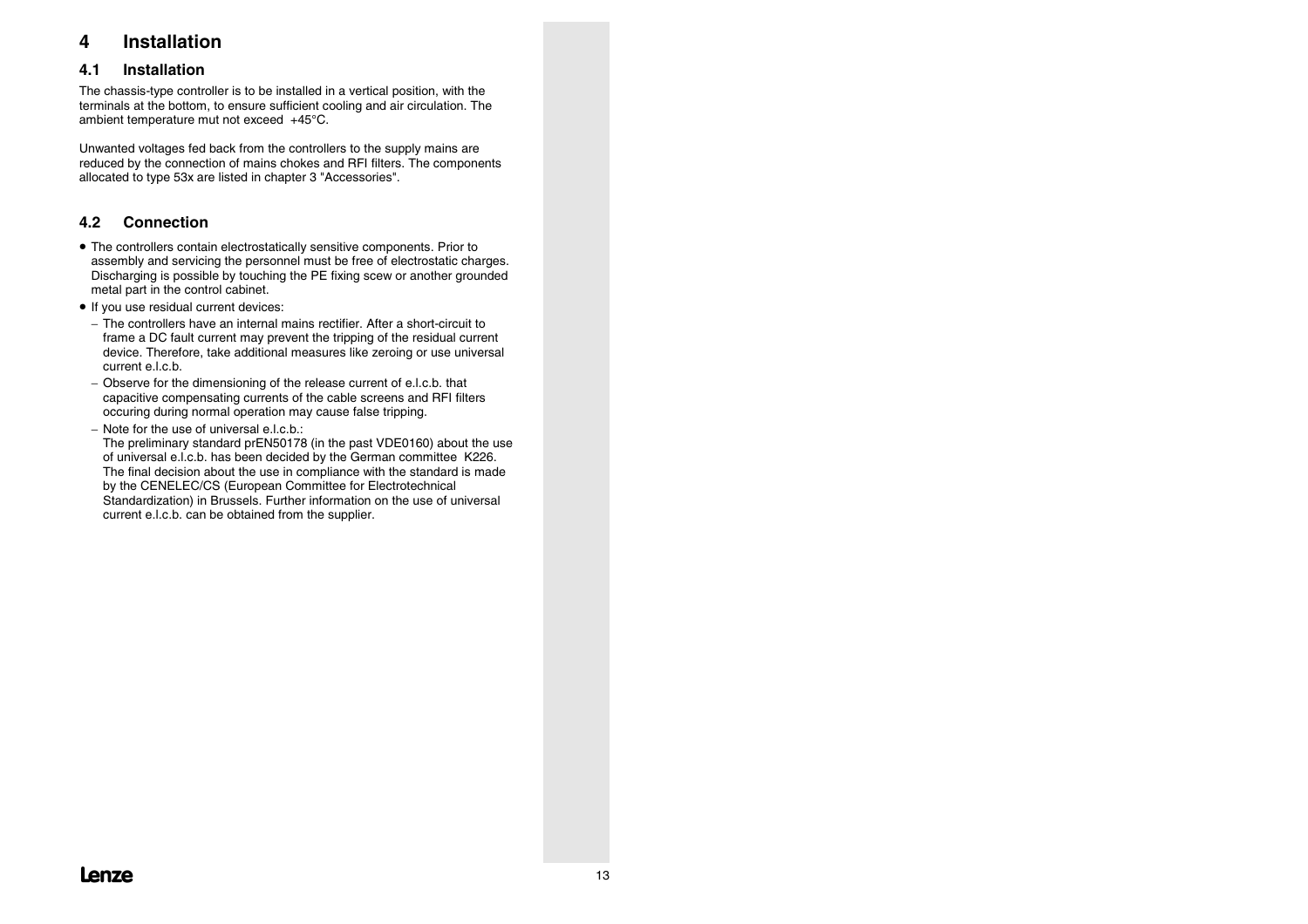• The plug connector is suitable for the connection of solid wire or single or multi-strand conductors of cross-sections between 0.14 and 2.5 mm². Thelength of the free wire should be between 8 and 9 mm. It is not necessary to use ferrules.



Before removing the protective cover, switch-off the controller and remove the connectors.



#### **Warning**

**All controller terminals carry mains potential. It is therefore necessary that all input and output signals required for the control of the controller are, electrically, safely separated by measures outside the controller and have another protection against direct contact (double basic insulation).**

**When using the supplied set-value potentiometer the mechanical fixing must have an additional PE connection and the connections must beinsulated and covered.**

Prior to commissioning make sure that there is no earth fault in the connecting cables. The protective conductor must only be connected to the PE connection (6.3-mm spade connector). PE or ground connections to any other terminals cause a controller failure.

Screen motor cables A, B, I and K as well as the control cables. The screen must be connected at both ends to the central PE connection. The controlcables must not be longer than 10 m. Check the voltage rating of the screened cable.

To ensure that the screening is effective, it should not be opened or interrupted. It should also be laid as close as possible at the cable ends. Connect the screening of the motor cables to PE in the motor terminal box.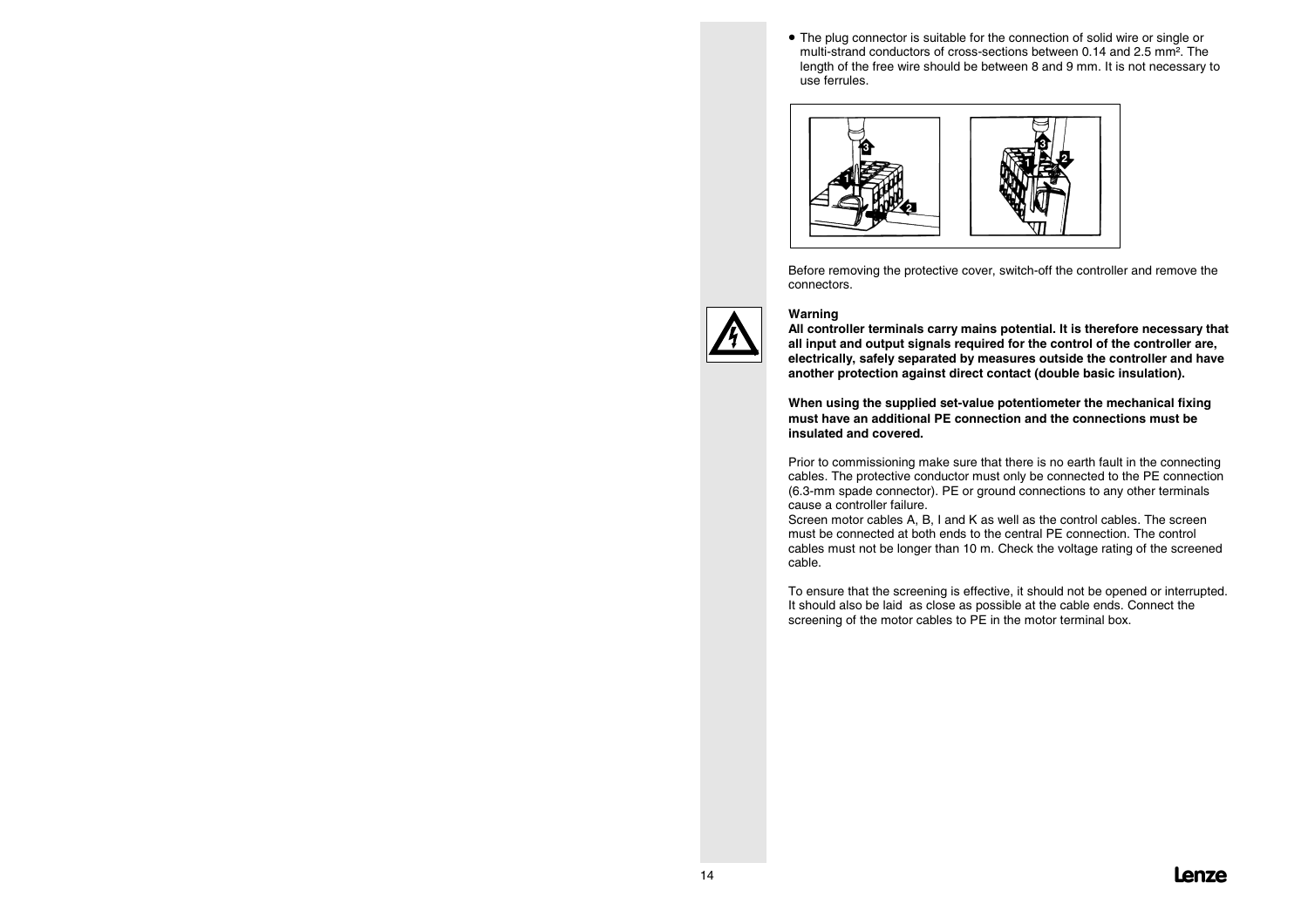If the cable between RFI filter and controller is longer than 200 mm, use screened mains cables. The ground chassis connection should have as low a resistance and as large a surface as possible.

Type 53x can be used for operation with armature voltage or tacho feedback (see chapter 4.5 "Connecting diagram").

In case of armature voltage control with "I x R compensation" insert a jumper between terminal 2 and terminal 4.

#### **Caution!**

**At terminals 2/4 and 3/4 only the feedback system used must be connected.**

For master voltage operation remove the set-value potentiometer and apply the master voltage across terminal  $7$  (-) and terminal  $8$  (+).

#### **Caution!**

**The master voltage must be free of mains and ground potential. Several controllers can only be operated from a master voltage when they are electrically isolated.**



| Lenze controller                              |                             |              | Motor (acc. to DIN 42017 / VDE 0530 part 8)    |                                                                           |                                                            |  |  |  |
|-----------------------------------------------|-----------------------------|--------------|------------------------------------------------|---------------------------------------------------------------------------|------------------------------------------------------------|--|--|--|
| Function                                      |                             | Terminal     | Terminal other                                 | designations                                                              | Motor type                                                 |  |  |  |
| Armature voltage<br><b>Excitation voltage</b> | $\ddot{}$<br>$\ddot{}$<br>۰ | А<br>в<br>ΙK | 1B1<br>2B <sub>2</sub><br>F1<br>F <sub>2</sub> | A1<br>B <sub>2</sub> , A <sub>2</sub><br>E <sub>1</sub><br>E <sub>2</sub> | DC motor uncompensated<br>with commutating pole<br>winding |  |  |  |
| Armature voltage<br><b>Excitation voltage</b> | $\ddot{}$<br>$\ddot{}$      | A<br>B<br>ΙK | 1C1<br>C2<br>F1<br>F <sub>2</sub>              | A1<br>C <sub>2</sub><br>E <sub>1</sub><br>E <sub>2</sub>                  | DC motor compensated<br>with commutating pole<br>winding   |  |  |  |
| Armature voltage                              | $\ddot{}$                   | A<br>в       | A1<br>A <sub>2</sub>                           |                                                                           | Permanent magnet motor                                     |  |  |  |
| DC tacho                                      | $\ddot{}$                   | 4            | 2A1<br>2A2                                     |                                                                           |                                                            |  |  |  |
| AC tacho<br>with rectification                | $\ddot{}$                   | 3<br>4       | 3A1<br>3A2                                     |                                                                           |                                                            |  |  |  |

Note for the connection of controller and motor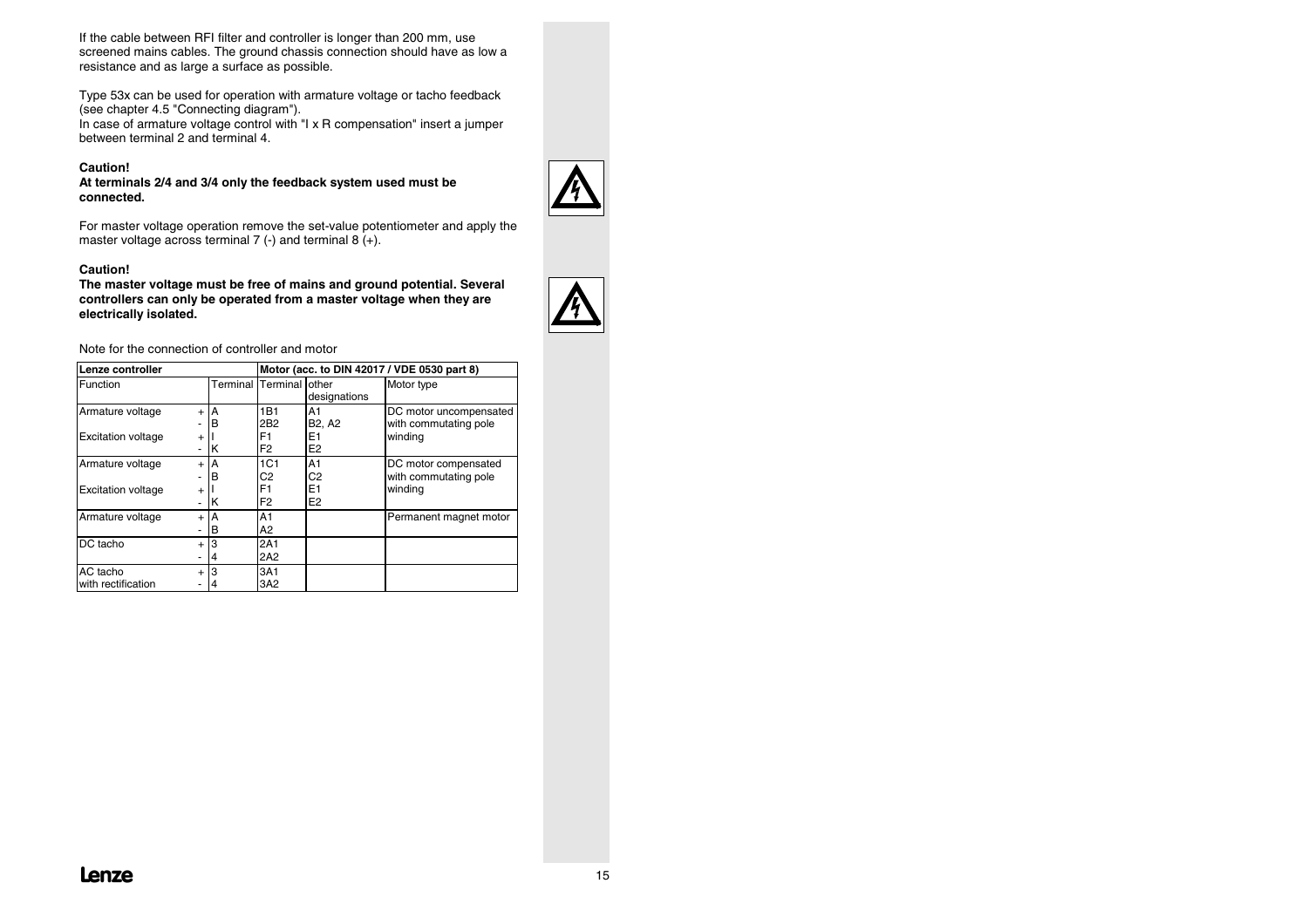### **4.2.1 Installation corresponding to EMC**

- Controllers cannot be operated on their own. The EMC of controllers on their own cannot be tested. Only the integration of the controllers into a drive system allows a test whether the objectives of the EC EMC Directive are met and whether the device are in compliance with the law about the electromagnetic compatibility of equipment.
- Lenze has done conformity tests with the controllers of the types 53x in certain, defined drive systems. These tested drive systems are called **"CEtypical drive system"** in the following.
- Therefore, the user of the controller has the choice,
	- − either to determine the system components and their integration into a drive system himself and to determine the conformity under his own responsibility
	- − or to install the drive system according to the CE-typical drive system as tested by the manufacturer of the controller and declared to be in compliance.
- If you observe the following measures you can assume that EMC problems caused by the drive system will not arise during the operation of the machine and the EMC Directive and the EMC law are satisfied.
- For any other installation, e.g.
	- − use of unscreened cables,
	- − use of collective RFI filters instead of the allocated RFI filters,
	- − omission of mains chokes

the machine or system must be tested whether it is compliance with the EC EMC Directive and the EMC limit values are considered.

• **The compliance with the EMC Directive in the machine application is the responsibility of the user.**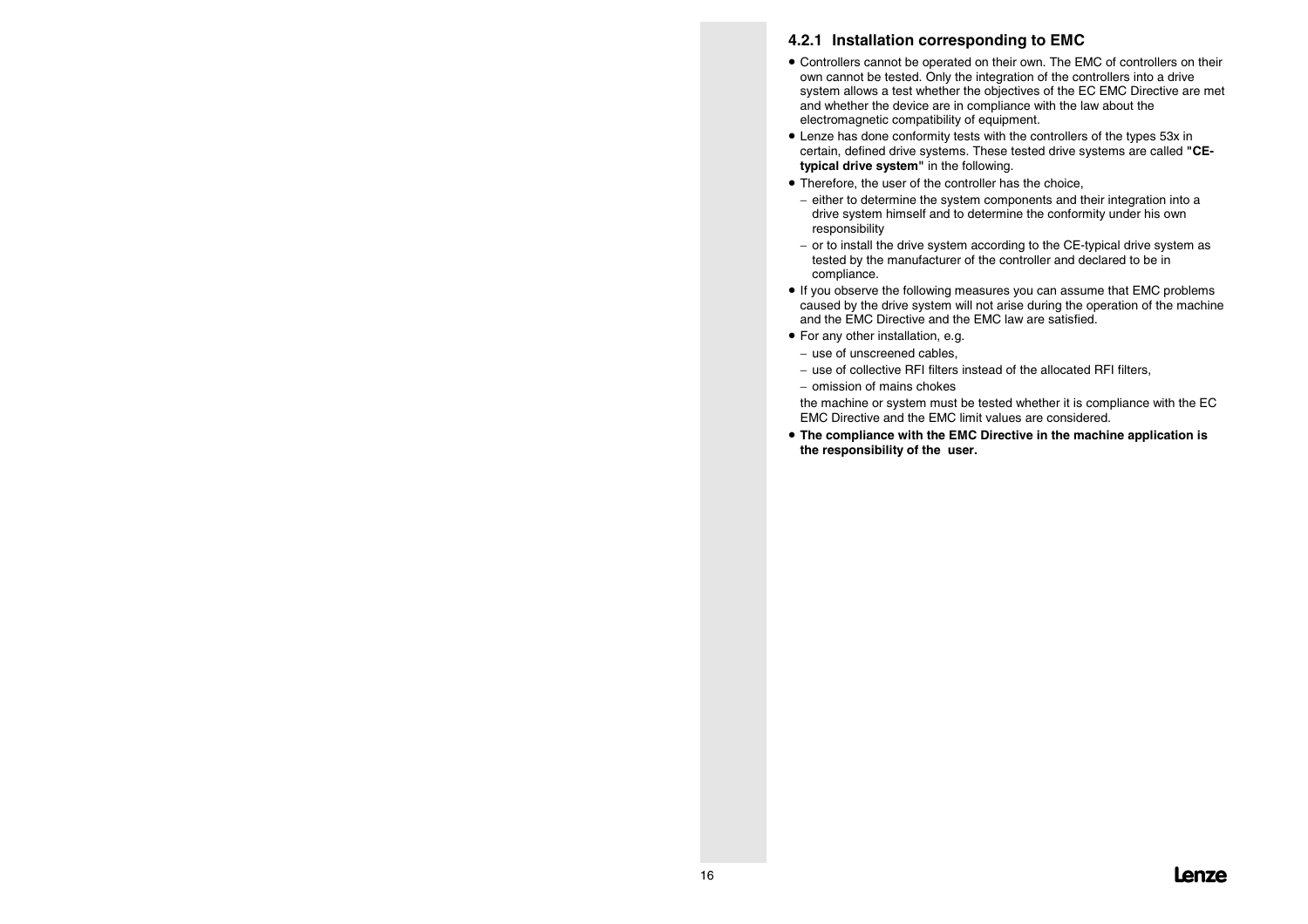### **4.2.2 CE-typical drive system**

#### **Components of a CE-typical drive system**

| <b>System components</b>                                                                    | <b>Specification</b>                                                                                          |
|---------------------------------------------------------------------------------------------|---------------------------------------------------------------------------------------------------------------|
| Controller                                                                                  | Controller of the types 531 to 534                                                                            |
| <b>RFI</b> filter                                                                           | Data and allocation see chapter 3 "Accessories"                                                               |
| Mains choke                                                                                 | Data and allocation see chapter 3 "Accessories"                                                               |
| Armature and field cable                                                                    | Screened power cable with tinned E-CU braid with<br>85 % optical coverage.<br>Tested maximum length: 50 m     |
| Mains cable between RFI filter and<br>mains choke and between mains<br>choke and controller | As from cable length of 200 mm:<br>screened power cable with tinned E-CU braid with<br>85 % optical coverage. |
| Control cables                                                                              | Screened signal cable type LIYCY                                                                              |
| Motor                                                                                       | DC motor with separate excitation<br>Lenze series GFQ, GFR or similar                                         |

#### **Note:**

Controller, RFI filter, and mains choke are located on one mounting plate.

#### **Installation of the CE typical drive system**

The electromagnetic compatibility of a drive system depends on the type and accuracy of the installation.

Take special care with

- − filters
- − screening
- − grounding

#### **Filters**

- Only use the RFI filters and mains chokes allocated to the controllers (see chapter 3 "Accessories").
	- − RFI filters reduce non-permissible high-frequency interferences to a permissible value.
	- − Mains chokes reduce low-frequency interference which depends primarily on the motor cables and their length. For motor cables which are longer than 50 m additional measures are required.

#### **Screening**

- Screen all cables from and to the controller.
- Make sure that motor cables are separated from signal and mains cables when laying the cables.
- Avoid a common terminal board for mains input and motor output.
- The cables must be laid as close as possible to the reference potential. Dangling cables are like antennas.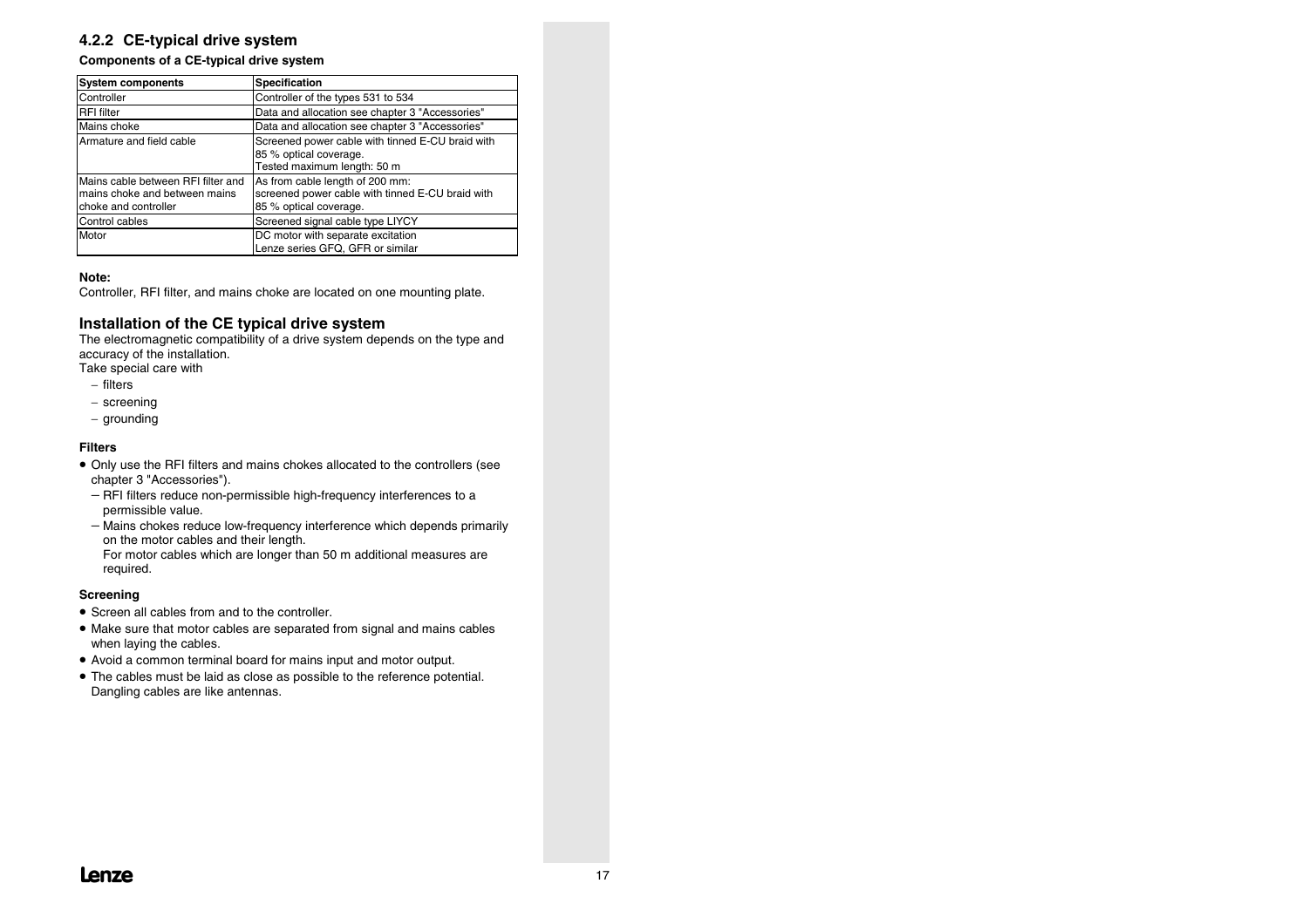#### **Grounding**

- Ground all conductive metal components (controllers, RFI filters, mains chokes) by suitable cables from a central grounding point (PE bar).
- Observe the minimum cross-sections prescribed in the safety information. However, for EMC the surface of the contact is important and not the crosssection.

#### **Assembly**

- Make a contact from controller, RFI filter, and mains chokes to the grounded mounting plate with as large a surface as possible. Zinc-coated mounting plates allow long-lasting contacts. For painted plates the paint of the mounting plates must be removed in all cases.
- If you use several mounting plates:
	- − Make a conductive connection of the mounting plates with as large a surface as possible (e.g. using copper bands).
- Connect the screen of the armature and field cable to the mounting plate with as large a surface as possible:
	- − Recommendation: Make the large-surface connection of the screens to the mounting plate with earthing clamps on bare metal mounting surfaces.



- If there are contactors, motor protection switches, or terminals in the armature cable:
	- $−$  Contact of the screens of the connected cables to each other and to the mounting plate with as large a surface as possible.
- In the terminal box, connect the screen of the motor to PE:
	- − Metal cable glands at the motor terminal box ensure a large-surface connection of the screen to the motor housing.
- If the total length of the mains cable between RFI filter and mains chokes and controller exceeds 200 mm:
	- − Screen mains cables
	- − Connect the screen of the mains cables to the mounting plate with as large a surface as possible.
- Connect the screen of the control cables to the mounting plate with as large a surface as possible.

## 8 **Lenze**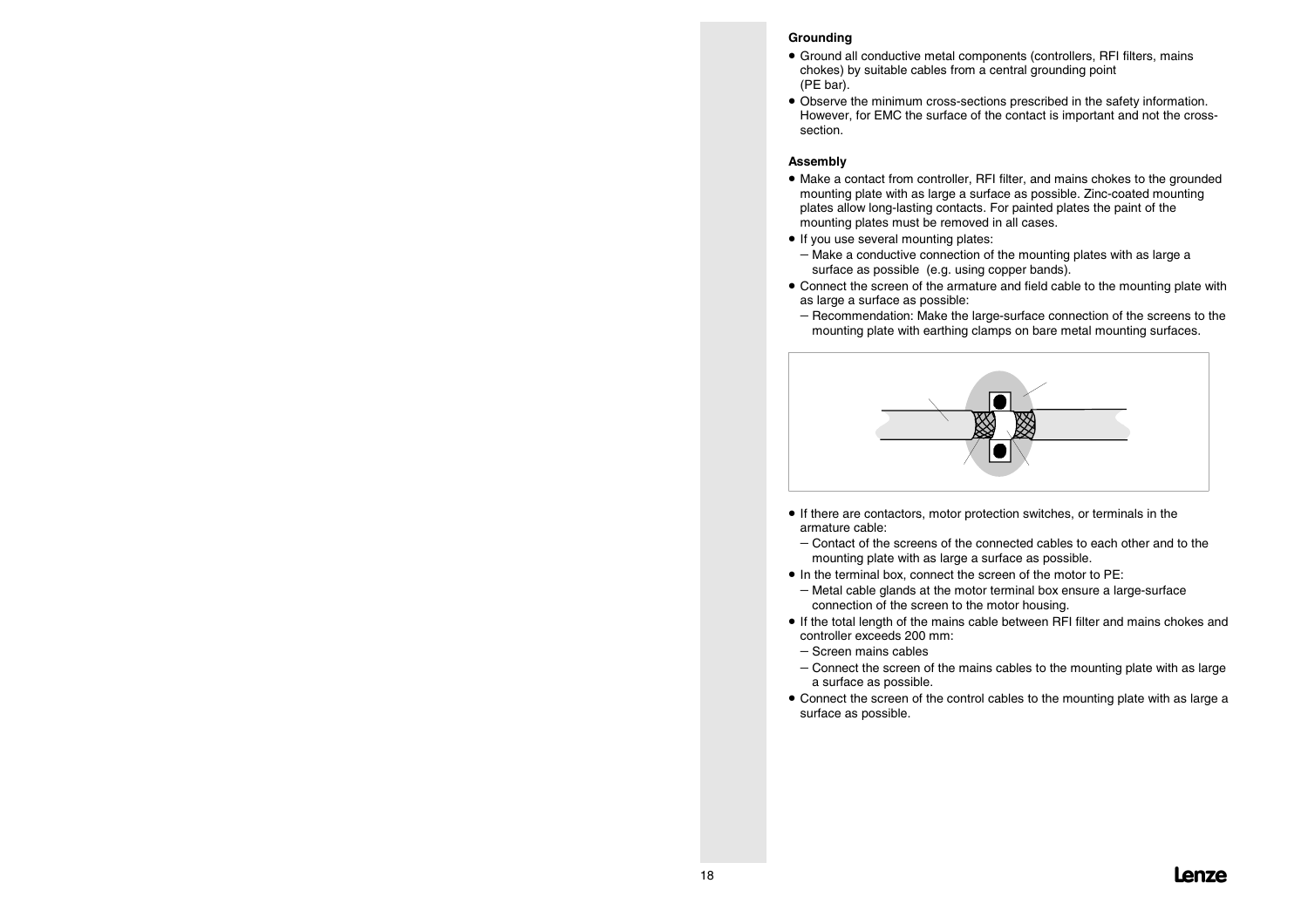#### **Part of the CE-typical drive system which is located on the mounting plate**



1) The mains choke is only necessary for type 534.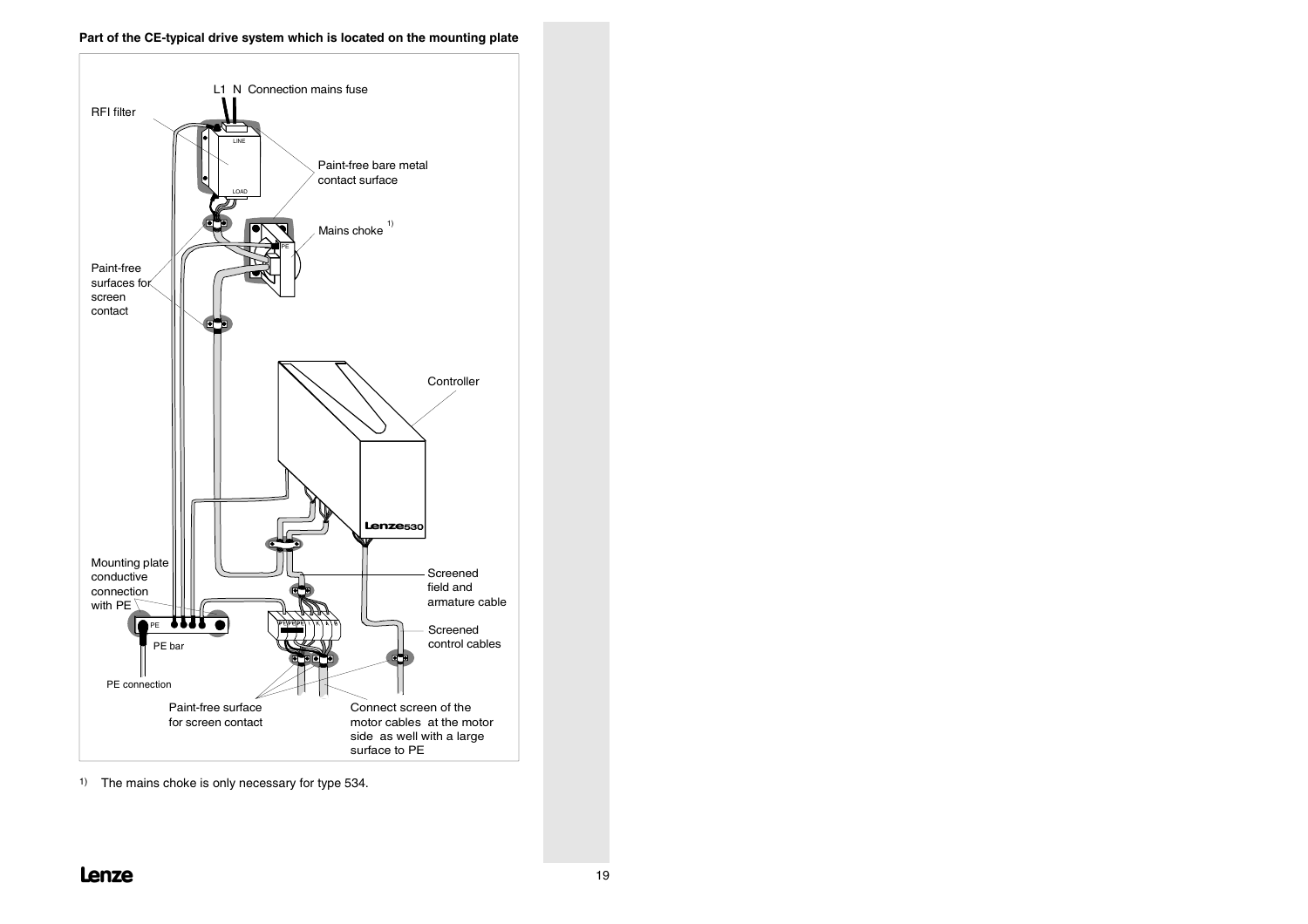## **4.3 Connecting voltage**

As a standard, the controller is factory-set for the operation on a mains voltage from 190 to 265 V  $\pm$ 0 %. For a mains voltage from 100 to 132 V  $\pm$ 0 % replace jumper "BR1" with "BR2".



#### **Caution!**

 **This modification must only be carried out by qualified skilled personnel when no voltage is applied. After replacing the jumpers the protective cover must be reassembled.**

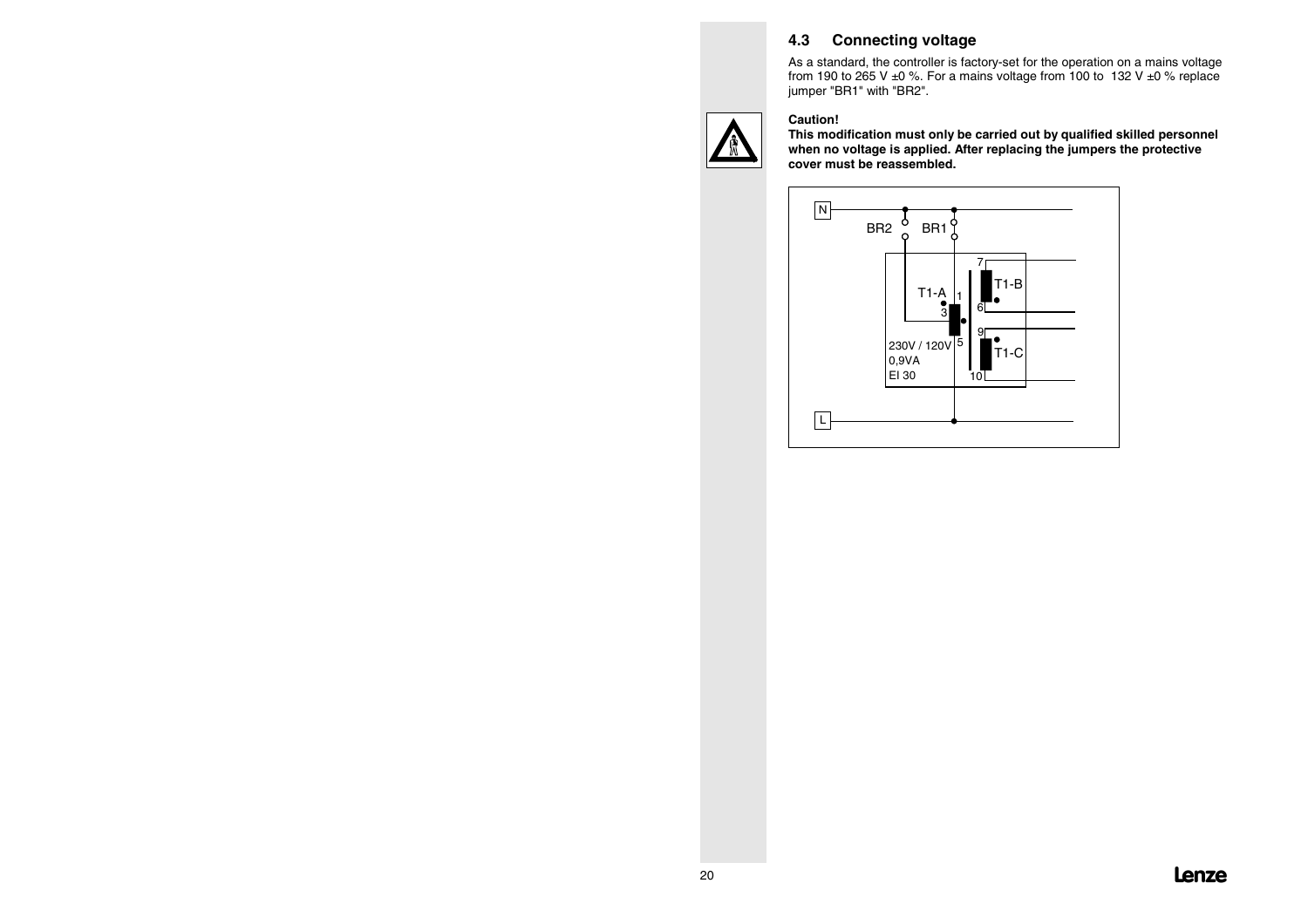## **4.4 Replacing the fuses**

The fuses protect the controller from non-permissible operating conditions. After the operation of such a protective function, the controller and the system must be checked for further faults before replacing the fuses.

For the replacement of the fuses remove the protective cover and disconnect the connectors.

#### **Caution!**

 **Removal of the protective cover and the replacement of the fuses must only be carried out by qualified skilled personnel when no voltage is applied.**

Defective fuses must only be replaced by the prescribed type (see chapter 2.1 "Controller-specific data").

The protective cover must be attached again after the fuses are replaced.

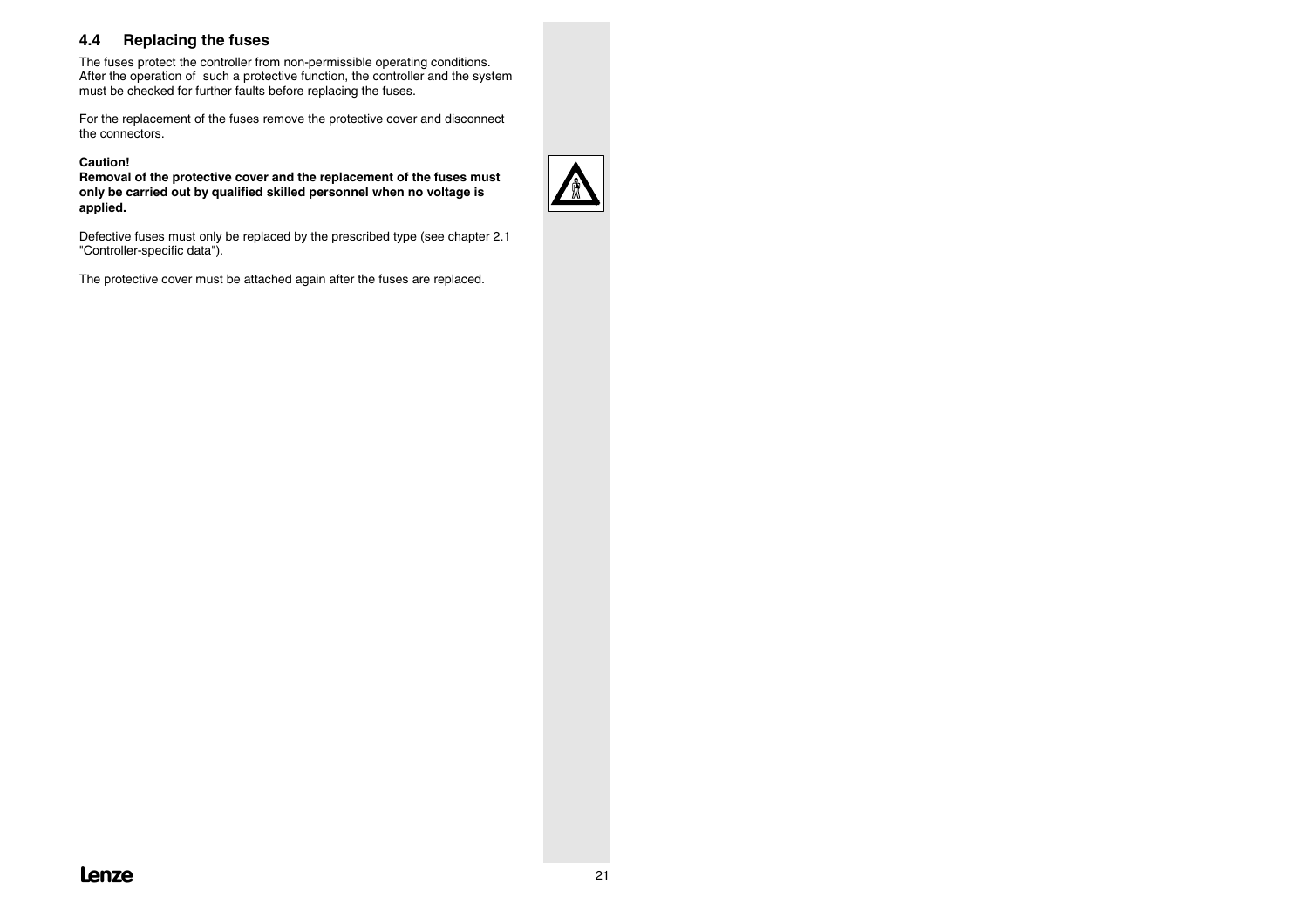### **4.5 Connection diagram**

**Type 531**



1) see chapter 4.3 "Connecting voltage"

2) standard component

#### **Explanations**

| U | Coded part                  |
|---|-----------------------------|
| ② | Jumper "BR 3"               |
| ③ | Actual value tachogenerator |
| ④ | Controller enable           |
| 5 | Master voltage              |

#### **Note:**

 If the signals must be changed over via relays, use suitable relay contacts (e.g. gold-plated contacts).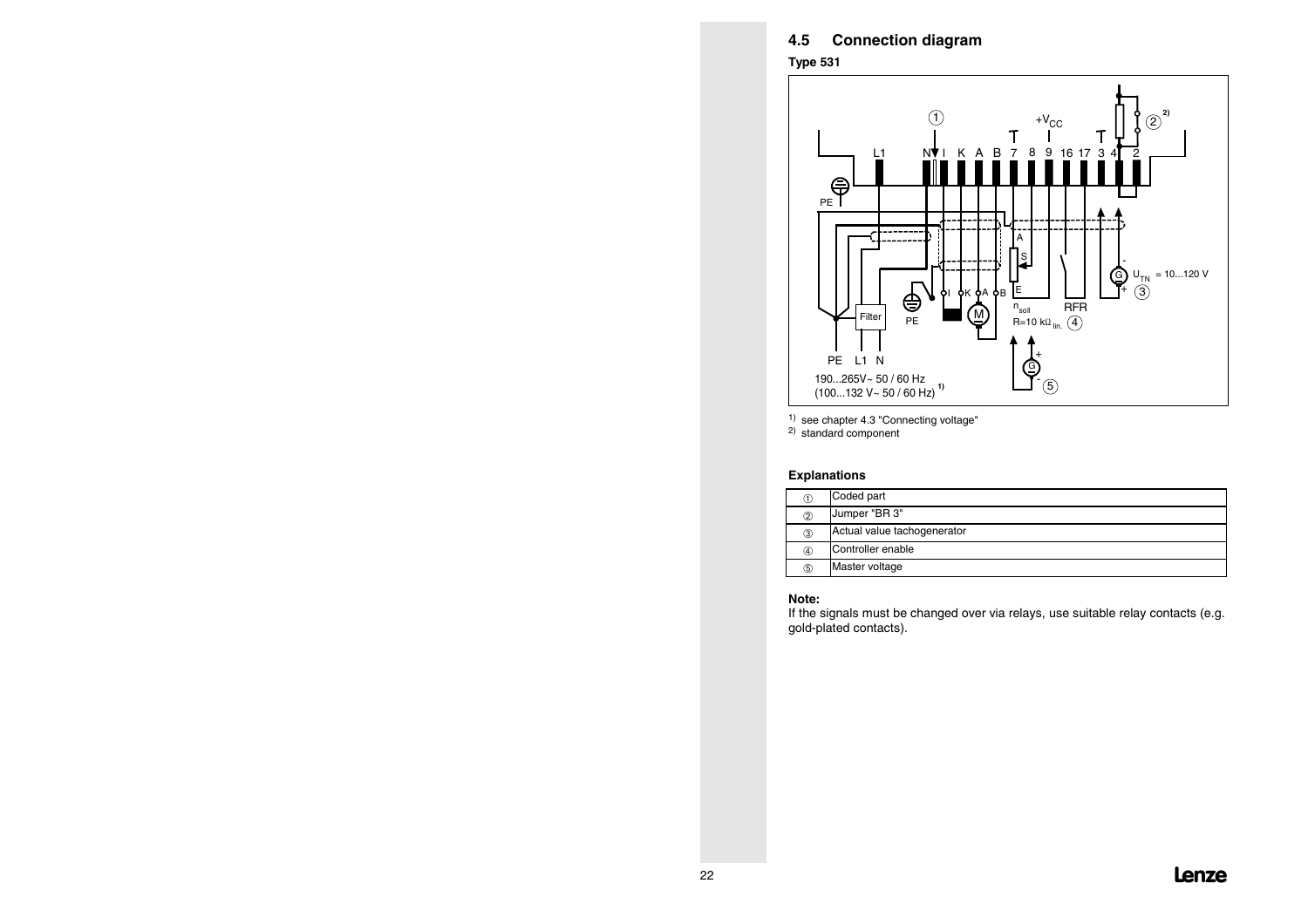

- 1) see chapter 4.3 "Connecting voltage"
- 2) standard component
- 3) only required for type 534

#### **Explanations**

| 1  | Jumper "BR3"                |
|----|-----------------------------|
| 2  | 6.3-mm spade connector      |
| ③  | Controller enable           |
| 4  | Master voltage              |
| σ. | Actual value tachogenerator |

#### **Note:**

 If the signals must be changed over via relays, use suitable relay contacts (e.g. gold-plated contacts).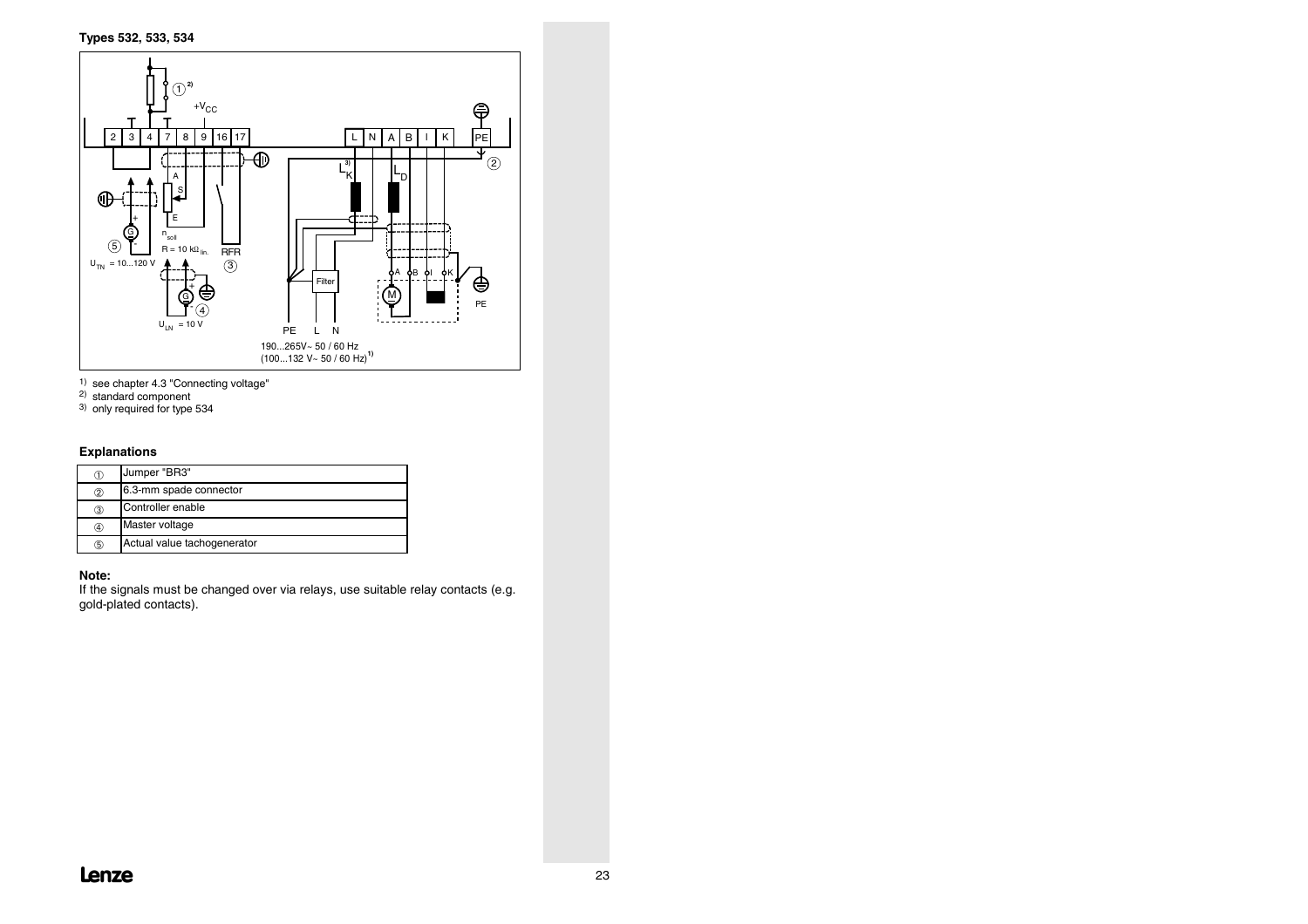# **5 Setting**

Turn trimmers "I x R", "n<sub>max</sub>", "n<sub>min</sub>", "T<sub>i</sub>" and set-value potentiometer fully counterclockwise. Trimmer "Imax" is factory set to rated controller current. The current range selector for type 534 is factory set to 8 A.

### **5.1 Selection of the current range for type 534**

The current range of type 534 can be set to 12 A by switching off the controller and moving selector **S1** from position 8 A to position 12 A.





#### **Caution!**

 **The current range must only be set by qualified skilled personnel when no voltage is applied.**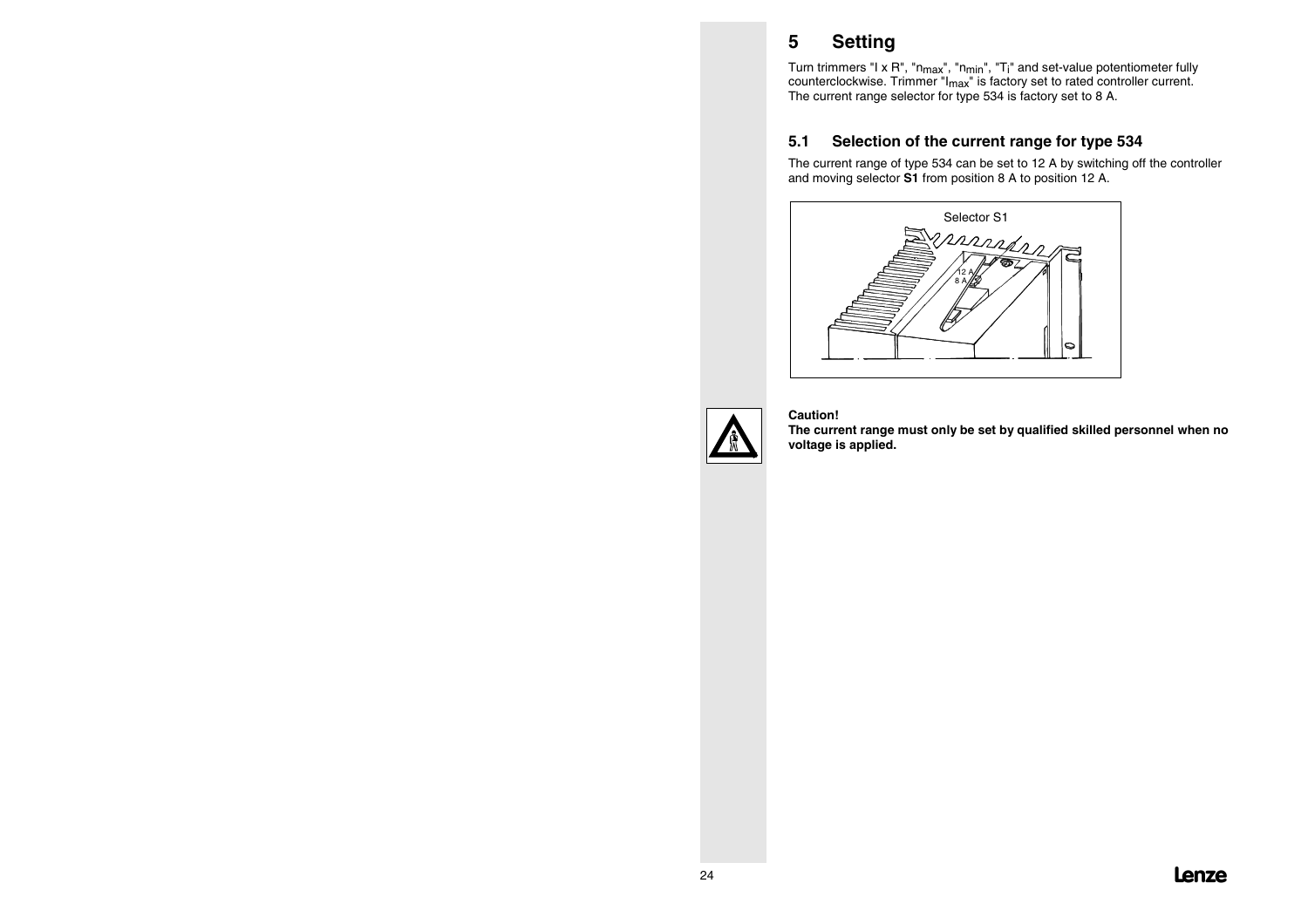## **5.2 Setting the current limit**

Setting the current limit is only required if the maximum output current must be reduced.

- $\bullet$  Turn trimmer "I<sub>max</sub>" fully counterclockwise and "n<sub>min</sub>" fully clockwise.
- Connect a moving coil ammeter into the armature circuit to measure the current.
- Disconnect the field or stall the motor (observe the current capacity of the motor during standstill!).
- For armature voltage control, remove jumper between terminals 2 and 4.
- Connect mains, close switch "RFR". Turn "I<sub>max</sub>" clockwise to set the armature current.
- To calculate the value to be set, divide the rated armature current (see nameplate) by the form factor  $(I_{AN}/F_F)$ . The permissible rated controller current must not be exceeded.
- Then disconnect the mains, turn "n<sub>min</sub>" fully counterclockwise, connect the field and for armature voltage control, reconnect the jumper between terminals 2 and 4.

### **5.3 Speed setting**

- For **armature voltage control with "I x R compensation"** insert jumper between terminals 2 and 4 as shown in the connecting diagram.
- For **speed control with tacho feedback** remove jumper between terminals 2 and 4. Connect the tachogenerator (see connecting diagram). For rated tacho voltages  $> 40$  V the setting range of the " $n_{max}$ " trimmer can be improved by removing jumper "BR3" (see chapter 4.5 "Connecting diagram" and chapter 2.2 "Dimensions").

#### **Caution!**

**The jumper "BR3" must only be removed by qualified skilled personnel when no voltage is applied.**

**In case of uncontrolled acceleration of the motor during speed setting, immediately open switch "RFR". In this case, either the tachogenerator feedback is missing or has incorrect polarity.**



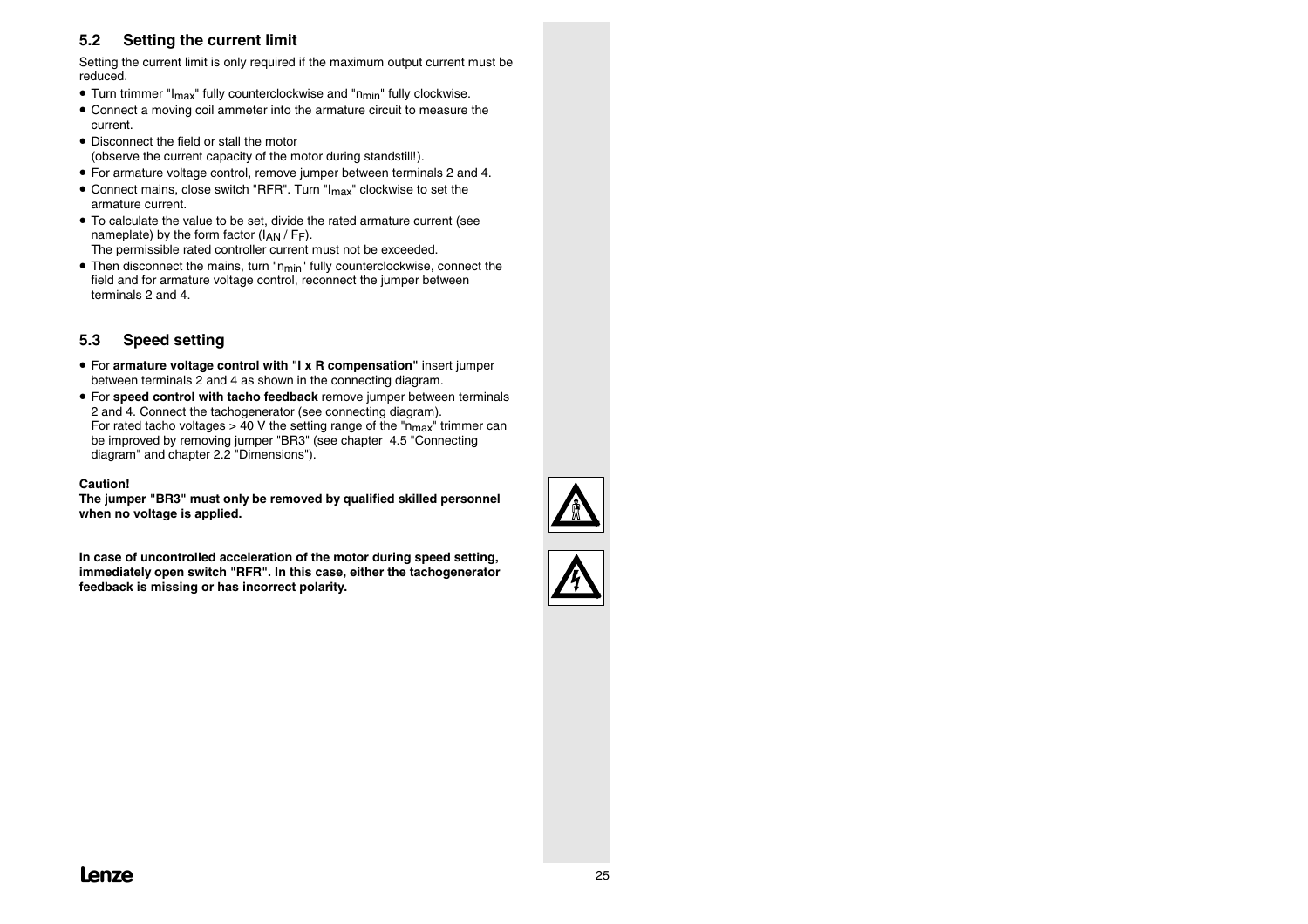After checking and correcting the wiring, commissioning can be started again.

- Switch on the mains and close switch "RFR". Turn the set-valuepotentiometer to maximum or set the master voltage to  $V_{LN} = 10 V$ . Turn trimmer "nmax" clockwise until the desired maximum motor speed is achieved.
- Turn set-value potentiometer fully counterclockwise or set master voltge to 0 V.Turn trimmer "nmin" clockwise until the desired minimum motor speed is achieved.
- $\bullet$  If the minimum speed is to be zero, turn trimmer  $"n_{min}"$  counterclockwise until the motor has just stopped running in order to avoid dead movement of the set-value potentiometer in the low speed range.

Check the setting of the maximum speed because  $n_{min}$  and  $n_{max}$  influence on each other.

• For **armature voltage control with "I x R compensation"** the motor speed loss under load is compensated by turning trimmer "I x R" clockwise.

Set trimmer "I x R" at low speed until the minimum speed change between idle running and rated load is achieved. Then, check the setting at higher speed and the maximum speed setting.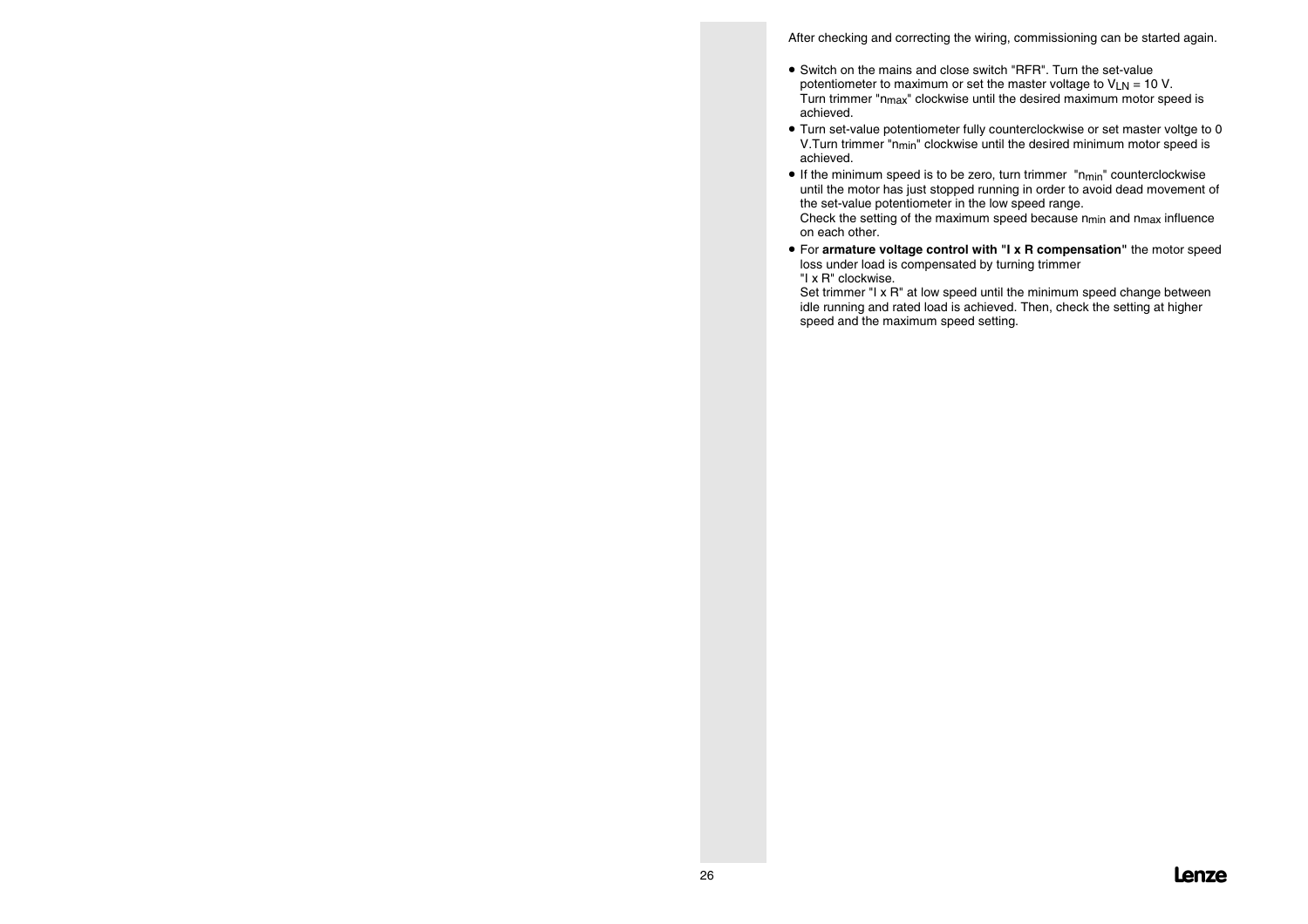## **6 Operating modes**

## **6.1 Switching operation**

## **6.1.1 Controller enable**

If switch "RFR" is closed, the controller is enabled.

If the switch "controller enable" (RFR) is open, the firing pulses are blocked and the controller is reset.



#### **Note:**

Only use low-current contacts for the switching of signal cables  $(20 V / 1 mA)$ 

## **6.1.2 Controller inhibit**

The function "RSP", i.e.g the inhibiting of the controller with a normally-open contact is possible using the following connection.

When "RSP" (controller inhibit) is closed, the firing pulses are blocked and the controller is reset.



#### **Note:**

Only use low-current contacts for the switching of signal cables (20 V / 1 mA)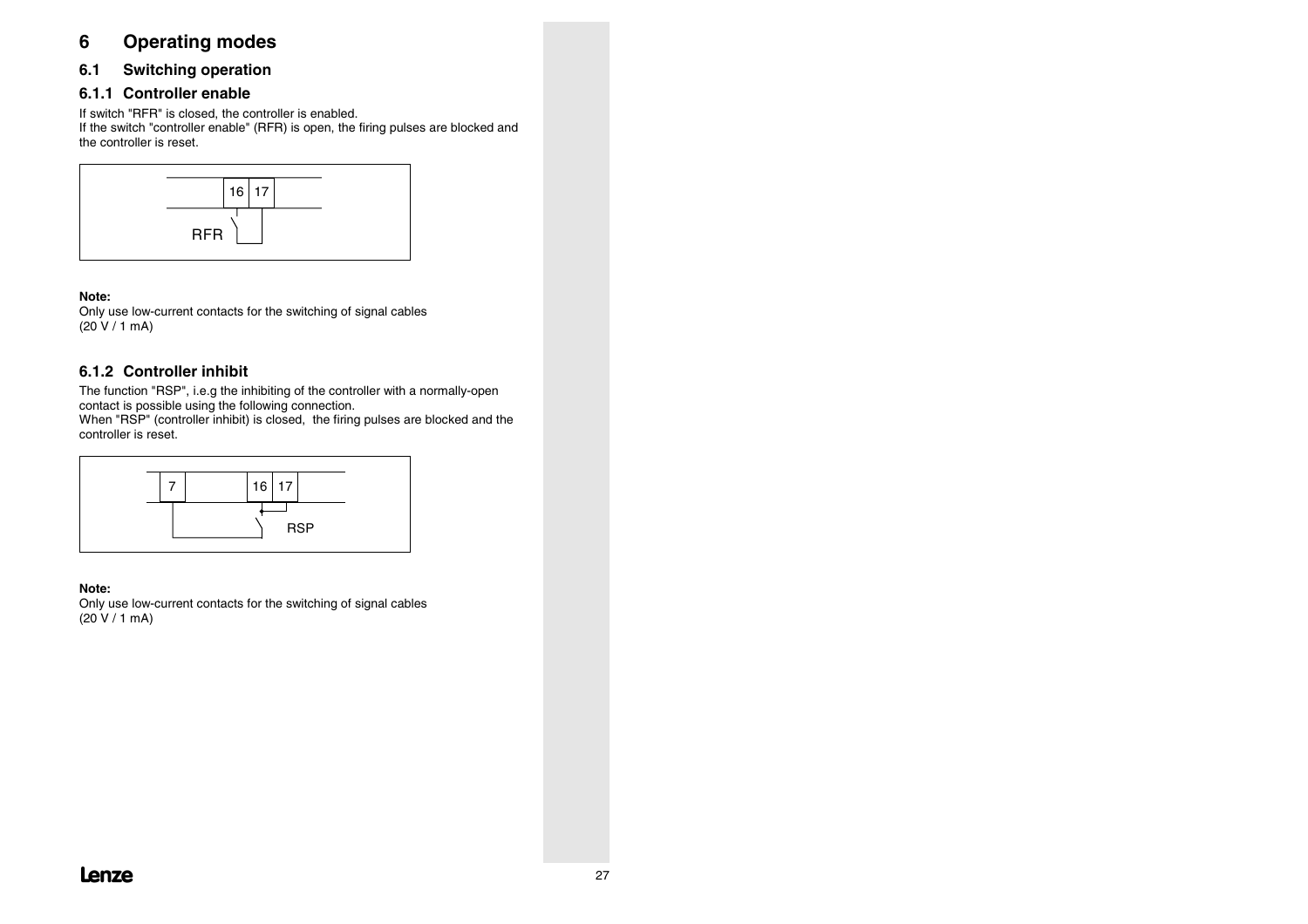### **6.2 Electrodynamic braking**

If the field is excited, the induced armature current is used for braking the motor. Before connecting the brake resistor, the controller is inhibited. The timer relay must be set such that the braking contactor only opens after the motor has stopped.

#### **Dimensioning of the brake resistor RB**

Neglecting the armature feedback for a required initial braking torque M<sub>Ba</sub>, the initial braking current IABa results in:

$$
I_{ABA} = I_{AN} \cdot \frac{M_{Ba}}{M_N}
$$

IAN = Rated armature current MN = Rated torque MBa= Initial braking torque

The braking resistor R<sub>B</sub> is calculated as follows:

$$
R_B\!=\frac{U_{Aa}\!\cdot\!\eta_A{}^2}{I_{A B a}}
$$

| U <sub>Aa</sub> | $=$ Armature voltage in the motor mode |
|-----------------|----------------------------------------|
| <b>IABa</b>     | $=$ Initial braking current            |
| ηA              | $=$ Armature efficiency                |

$$
\eta_A=\frac{2\pi\!\cdot\! M\!\cdot\! n}{U_A\!\cdot\! I_A}
$$

| UA | $=$ Armature voltage |
|----|----------------------|
| lА | $=$ Armature current |
| м  | $=$ Torque           |
| n  | $=$ Speed            |

The size of the brake resistor depends on the braking energy of the drive and the number of brakings. The braking current should not be more than twice the rated armature current and should not exceed the maximum starting current.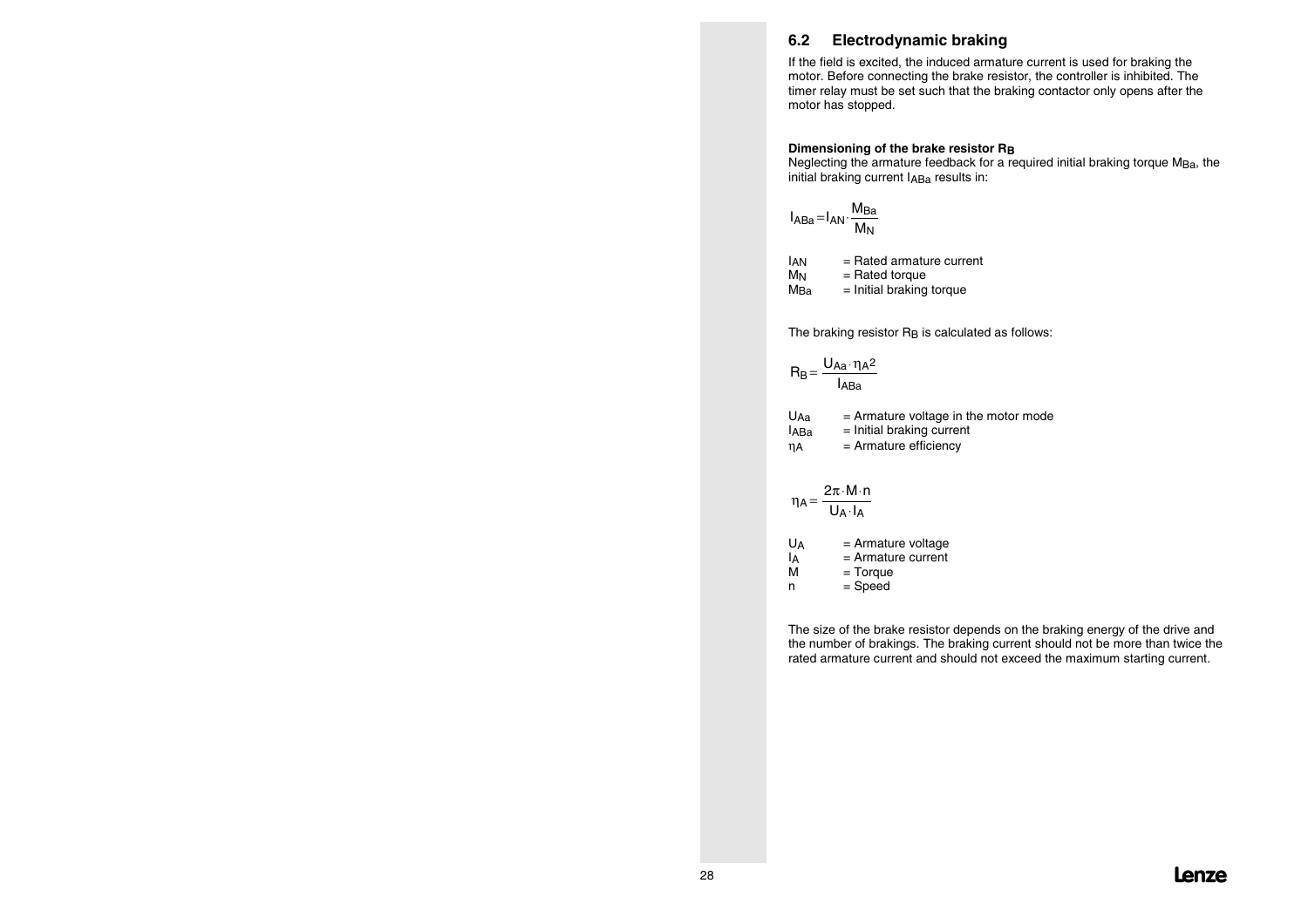#### **To limit the switching voltage peaks, a zinc oxide varistor (RU) must be connected in parallel to the controller output.**

For long motor cables (> 50 m) or motors which are connected in parallel, it may be necessary to use an interference suppression module (see chapter 3 "Accessories")

#### Braking circuit:



1) Interference suppression module

2) Mains choke is only required for type 534

#### **Explanations**

| K1, K2, K5     | Relay  |
|----------------|--------|
| S <sub>1</sub> | On     |
| S <sub>2</sub> | ' 210D |



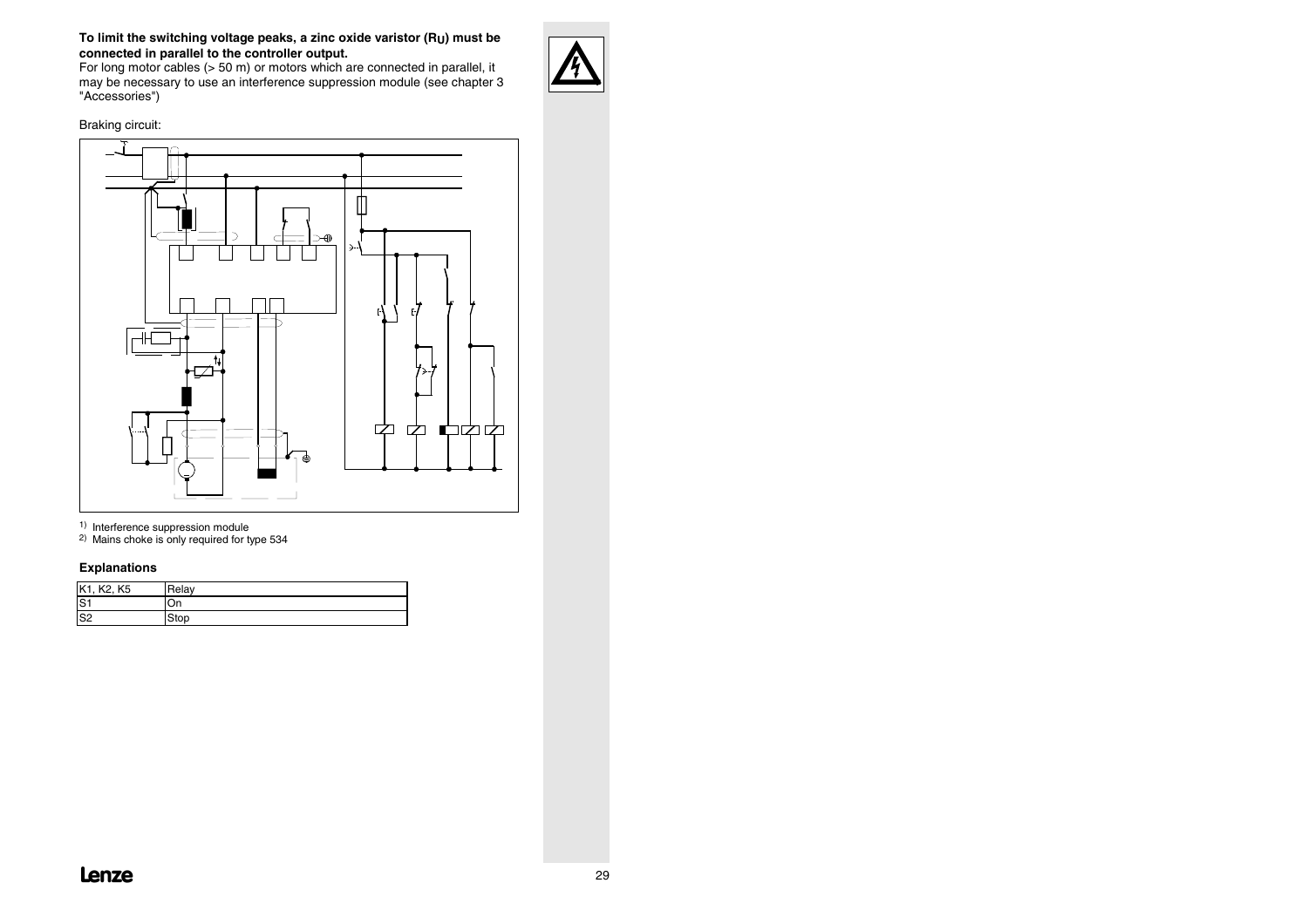## **6.3 Reversing**

Reversing is obtained by changing the armature polarity. The motor is electrodynamically braked to standstill. The braking time must be set at the timer relay such that the motor is safely at standstill before the armature is reversed (for dimensioning of the brake resistor see chapter 6.2 "Electrodynamic braking").



#### **To limit the switching voltage peaks, a zinc oxide varistor (RU) must be connected in parallel to the controller output.**

For long motor cables (> 50 m) or motors which are connected in parallel, it may be necessary to use an interference suppression module (see chapter 3 "Accessories")

Reversing circuit:



1) Interference suppression module

2) Mains choke is only required for type 534

#### **Explanations**

| K5, K6, K7     | Relav        |
|----------------|--------------|
| S <sub>2</sub> | CW rotation  |
| S <sub>3</sub> | CCW rotation |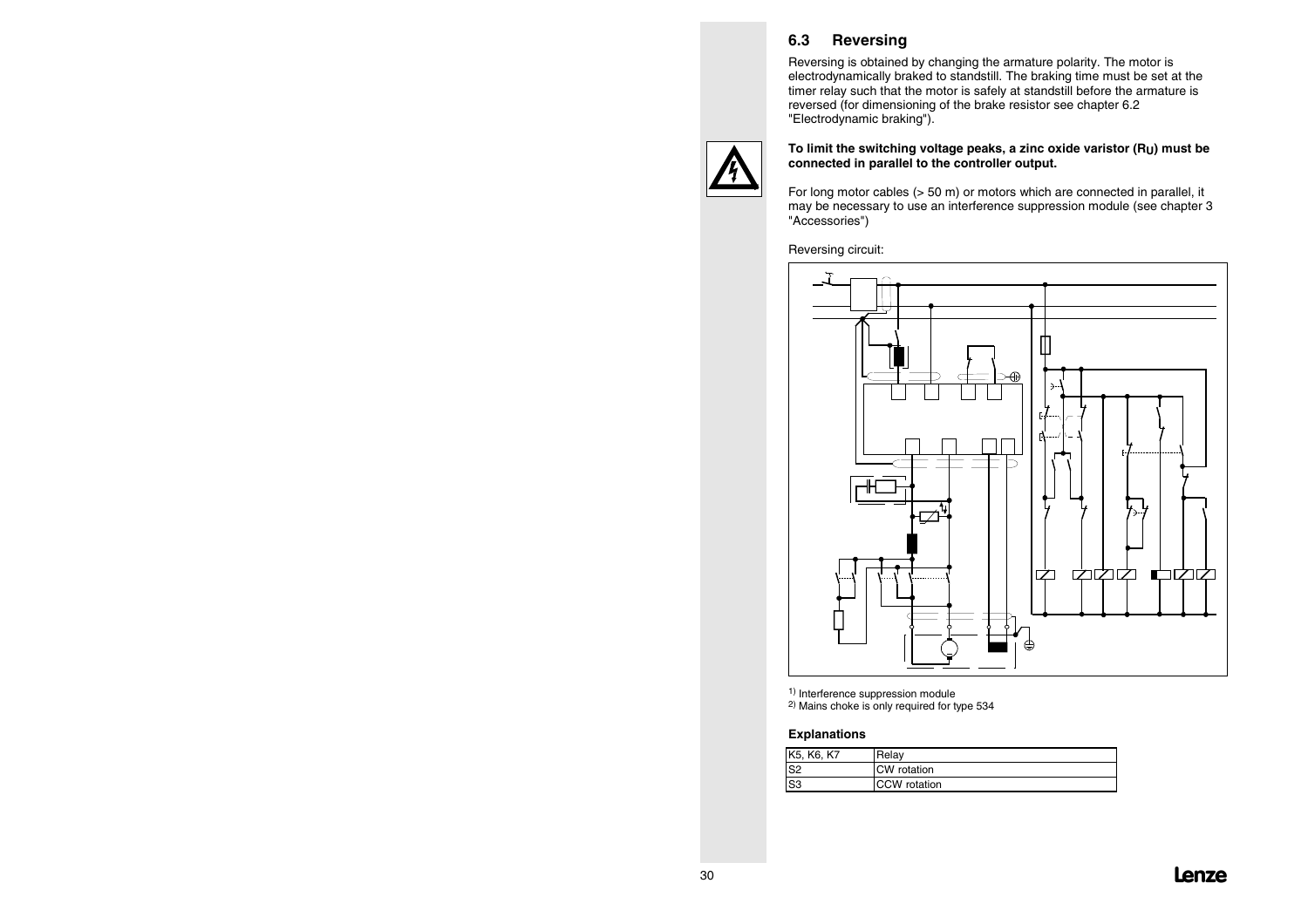# **Index**

# **A**

Accessories 9Application as directed 8

## **B**

Braking Electrodynamic 28

# **C**

Controller features 5Controller-specific data 6

## **D**

Dimensions 7**Armature chokeMains chokeRFI filter**

## **E**

**EC declaration of conformity CE-typical drive system** 17

# **I**

Installation 13 Connecting diagram 22 Connecting voltage 20 Connection 13Installation 13

## **O**

Operating modes 27 Controller enable 27 Controller inhibit 27 Electrodynamic braking 28 Reversing 30

## **R**

Replacing the fuses 21 Reversing 30

## **S**

Safety information 2 Scope of supply 8 **Setting** Select current range 24 Setting the current limit 25 Speed 25